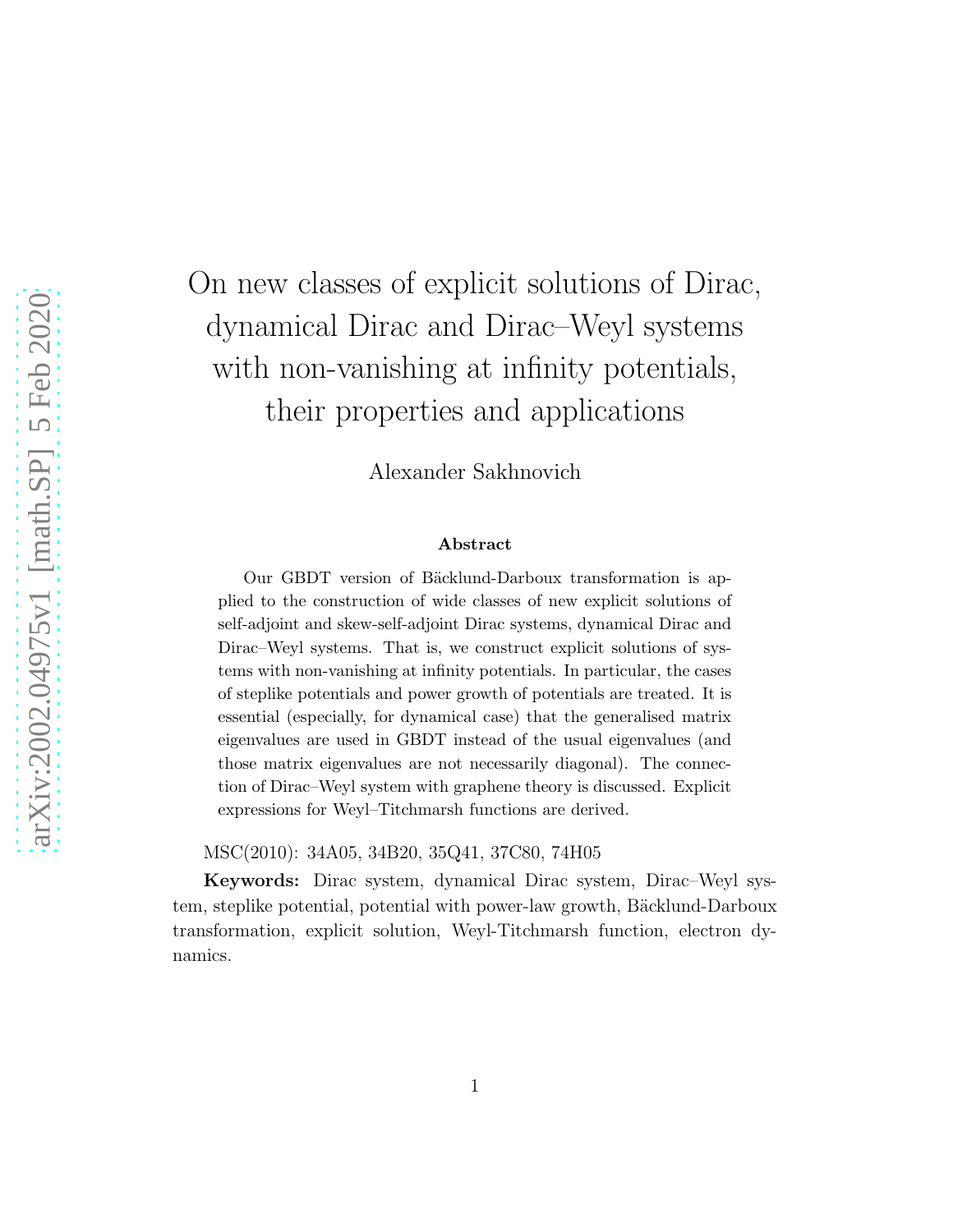### 1 Introduction

In this paper we consider self-adjoint Dirac systems

<span id="page-1-0"></span>
$$
y'(x, z) = \mathbf{i}(zj + jV(x))y(x, z), \quad x \in \mathcal{I}, \tag{1.1}
$$

$$
j := \begin{bmatrix} I_p & 0 \\ 0 & -I_p \end{bmatrix}, \quad V(x) = \begin{bmatrix} 0 & v(x) \\ v(x)^* & 0 \end{bmatrix}, \quad (1.2)
$$

and skew-self-adjoint Dirac systems

<span id="page-1-2"></span><span id="page-1-1"></span>
$$
y'(x, z) = (izj + jV(x))y(x, z), \quad x \in \mathcal{I}, \tag{1.3}
$$

where  $y' := \frac{\partial}{\partial x} y$ , i stands for the imaginary unit  $(i^2 = -1)$ ,  $I_p$  is the  $p \times p$  $(p \in \mathbb{N})$  identity matrix,  $\mathbb N$  stands for the set of positive integer numbers,  $v(x)$  is an  $p \times p$  matrix function, and  $\mathcal I$  is some (finite or infinite) interval  $(0 \in \mathcal{I})$  on the real axis R.

We apply the obtained results to the study of the dynamical Dirac systems:

$$
\psi_x + i j(\psi_{\xi} + V(x)\psi) = 0
$$
 and  $\psi_x + i j(\psi_{\xi} + iV(x)\psi) = 0$ ,

where  $\psi_x(x,\xi) := \frac{\partial}{\partial x}\psi(x,\xi)$  and V does not depend on  $\xi$ . Then we turn to Dirac–Weyl system (non-zero energy case)

$$
\psi_x = \mathrm{i}\sigma_3(-\psi_{\xi} + \mathrm{i}\omega(x)\sigma_2\psi),
$$

where  $\sigma_k$  are Pauli matrices and  $\omega(x) = \overline{\omega(x)}$ . Dirac–Weyl systems describe electron dynamics and are of interest in the study of graphene [\[15,](#page-23-0) [16,](#page-23-1) [21\]](#page-24-0).

Systems [\(1.1\)](#page-1-0) and [\(1.3\)](#page-1-1) play an essential role in applications to well known integrable wave equations and are also called canonical, Dirac-type, Zakharov-Shabat or AKNS systems.

Explicit solutions of systems  $(1.1)$  and  $(1.3)$  as well as explicit solutions of the corresponding direct and inverse problems have been studied in detail for the case of  $\mathcal{I} = [0, \infty)$ , potentials  $V(x)$  tending to zero (as x tends to infinity) and rational Weyl functions and reflection coefficients (see, e.g., [\[1,](#page-22-0)[8,](#page-23-2)[12,](#page-23-3)[13,](#page-23-4)[24](#page-24-1)[,28,](#page-24-2)[30](#page-25-0)[,35\]](#page-25-1) and references therein). The potentials corresponding to rational Weyl functions are called pseudo-exponential and the fact that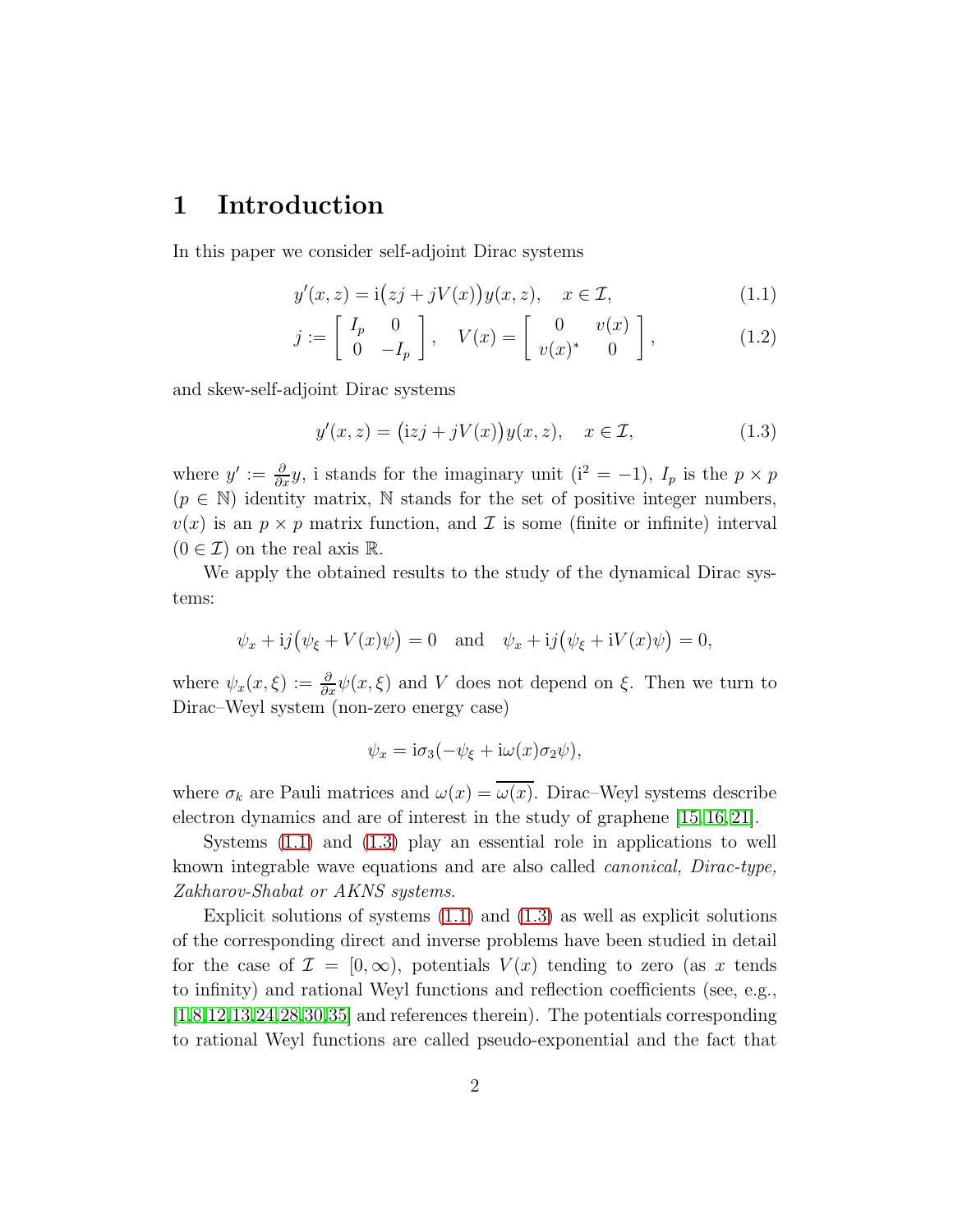they tend to zero is stated in [\[13,](#page-23-4) Proposition 4.1] for the self-adjoint case of system [\(1.1\)](#page-1-0) and in [\[8,](#page-23-2) Corollary 3.6] for the skew-self-adjoint case of system [\(1.3\)](#page-1-1). In the present paper, we consider mostly both systems together (in the same statements).

The theory of explicit solutions in the case of potentials  $V(x)$  which do not tend to zero is of great interest. See, for instance, [\[2,](#page-22-1) [15,](#page-23-0) [17,](#page-23-5) [18,](#page-23-6) [26\]](#page-24-3) and references therein. (See also interesting literature on the special cases of steplike potentials for other equations.) However, the case of potentials  $V(x)$ which do not tend to zero is studied much less than the case of potentials  $V(x)$  tending to zero.

We construct and study explicit solutions using our GBDT version of Darboux transformation. Bäcklund-Darboux transformation is a well-known tool in the spectral theory and theory of explicit solutions. (see, e.g., [\[3,](#page-22-2) [14,](#page-23-7) [19,](#page-24-4) [20,](#page-24-5) [22,](#page-24-6) [25,](#page-24-7) [30,](#page-25-0) [36\]](#page-25-2) and numerous references therein). See also related commutation methods [\[7,](#page-22-3) [9,](#page-23-8) [11,](#page-23-9) [35\]](#page-25-1). GBDT was first introduced in [\[24\]](#page-24-1), and a more general version of GBDT for first order systems rationally depending on the spectral parameter was treated in [\[25,](#page-24-7) [30\]](#page-25-0) (see also some references therein).

The GBDT approach to Dirac systems is shortly discussed in section "Preliminaries". It is essential (for the dynamical case, in particular) that generalised matrix eigenvalues are used in GBDT instead of the usual eigenvalues (and those matrix eigenvalues are not necessarily diagonal).

Explicit solutions of Dirac systems with non-vanishing at infinity potentials are considered in Section [3.](#page-6-0) Explicit solutions of dynamical Dirac and Dirac–Weyl systems are constructed in Section [4.](#page-11-0) The examples with steplike potentials and potentials with power growth are treated there as well. Finally, explicit expressions for Weyl–Titchmarsh functions are derived in Section [5.](#page-16-0)

As usual,  $\mathbb R$  stands for the real axis and  $\mathbb C$  stands for the complex plane. The notation  $\bar{a}$  means complex conjugate of a and  $A^*$  means complex conjugate transpose of the matrix  $A$ . The open upper half-plane is denoted by  $\mathbb{C}_+$  and the half-plane  $\{z: \Im(z) > M > 0\}$  is denoted by  $\mathbb{C}_M$ . By  $\mathbb{C}^{n \times k}$  $(\mathbb{R}^{n\times k})$  we denote the class  $n\times k$  matrices with complex-valued (real-valued) entries. The inequality  $S > 0$  for some matrix S means that S is positive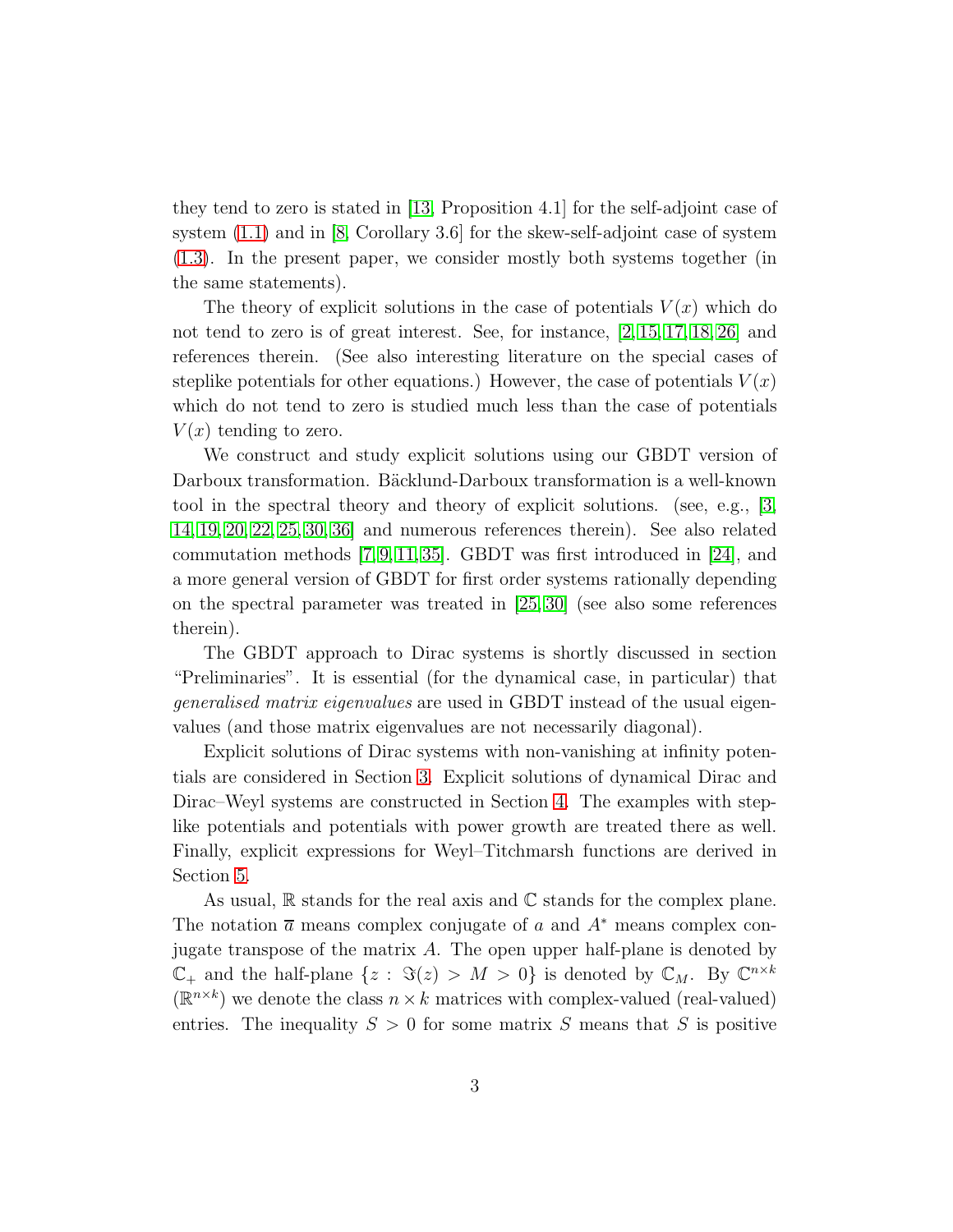definite. The notation  $\Im(\alpha)$  stands for the imaginary part of matrix  $\alpha$  (i.e.,  $\Im(\alpha) = \frac{1}{2i}(\alpha - \alpha^*)$ . The space of square summable functions on  $\mathcal I$  is denoted by  $L_2(\mathcal{I})$  and  $L_2((0,\infty)) = L_2(0,\infty)$ . By  $L_2^{n \times k}(0,\infty)$  we denote the class of  $n \times k$  matrix functions with the entries belonging to  $L_2(0, \infty)$ .

### 2 Preliminaries

GBDT of Dirac systems is determined by the initial system or, equivalently, by the potential  $v(x)$  (or  $V(x)$ , see [\(1.2\)](#page-1-2)) and by a triple of parameter matrices  ${A, S(0), \Pi(0)}$  (see, e.g., [\[30,](#page-25-0) Subsection 1.1.3]). Here, A and  $S(0)$  are  $n \times n$ matrices  $(n \in \mathbb{N})$ ,  $\Pi(0)$  is an  $n \times 2p$  matrix, and the matrix identity

<span id="page-3-3"></span><span id="page-3-0"></span>
$$
AS(0) - S(0)A^* = i\Pi(0)j^*\Pi(0)^*
$$
\n(2.1)

holds, where

<span id="page-3-2"></span>
$$
\varkappa = 1 \quad \text{for system (1.1);} \quad \varkappa = 0 \quad \text{for system (1.3).} \tag{2.2}
$$

Our further formulas for the skew-self-adjoint case [\(1.3\)](#page-1-1) somewhat differ from the self-adjoint case [\(1.1\)](#page-1-0) as well.

The so called Darboux matrix  $w_A(x, \lambda)$  (which will be discussed later) is expressed via matrix functions  $\Pi(x)$  and  $S(x)$ . The matrix functions  $\Pi(x)$ are determined by the values  $\Pi(0)$  and differential equations dual to Dirac systems:

$$
\Pi'(x) = -iA\Pi(x)j - i\Pi(x)jV(x) \quad \text{for system (1.1)};
$$
 (2.3)

$$
\Pi'(x) = -iA\Pi(x)j - \Pi(x)jV(x) \quad \text{for system (1.3).} \tag{2.4}
$$

We partition  $\Pi$  into  $p \times p$  blocks  $\Pi(x) = [\Lambda_1(x) \Lambda_2(x)]$  and rewrite [\(2.3\)](#page-3-0) and [\(2.4\)](#page-3-1) in the form

$$
\Lambda_1' = -iA\Lambda_1 + i\Lambda_2 v^*, \quad \Lambda_2' = iA\Lambda_2 - i\Lambda_1 v \quad \text{for system (1.1)};
$$
 (2.5)

$$
\Lambda_1' = -iA\Lambda_1 + \Lambda_2 v^*, \quad \Lambda_2' = iA\Lambda_2 - \Lambda_1 v \quad \text{for system (1.3).} \tag{2.6}
$$

The matrix functions  $S(x)$  are determined by the values  $S(0)$  and matrix functions  $\Pi(x)$  via equalities

<span id="page-3-6"></span><span id="page-3-5"></span><span id="page-3-4"></span><span id="page-3-1"></span>
$$
S(x) = S(0) + \int_0^x \Pi(r) j^{\varkappa + 1} \Pi(r)^* dr,
$$
 (2.7)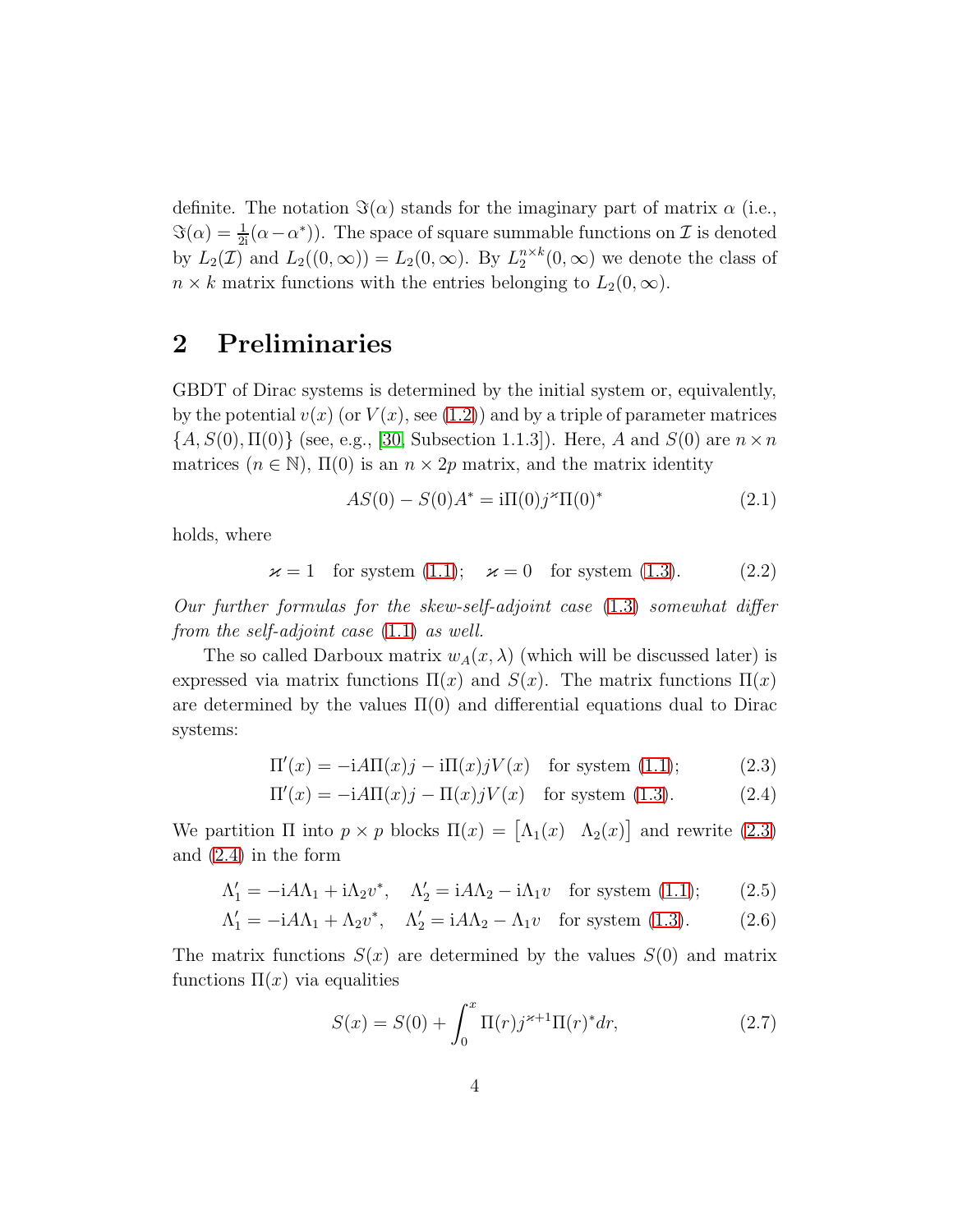where  $\varkappa$  is given in [\(2.2\)](#page-3-2). Relations [\(2.1\)](#page-3-3)–[\(2.4\)](#page-3-1) and [\(2.7\)](#page-3-4) yield

<span id="page-4-6"></span><span id="page-4-0"></span>
$$
AS(x) - S(x)A^* = i\Pi(x)j^*\Pi(x)^*.
$$
 (2.8)

The transfer matrix function in Lev Sakhnovich form [\[30–](#page-25-0)[32\]](#page-25-3) is given by the formula  $w(z) = I_{2p} - i j^* \Pi^* S^{-1} (A - zI_n)^{-1} \Pi$ , and we consider the matrix function  $w_A(x, z)$  introduced at each point x of invertibility of  $S(x)$  as the transfer matrix function:

<span id="page-4-7"></span><span id="page-4-4"></span><span id="page-4-3"></span><span id="page-4-1"></span>
$$
w_A(x, z) = I_{2p} - i j^{\ast} \Pi(x)^{\ast} S(x)^{-1} (A - zI_n)^{-1} \Pi(x), \qquad (2.9)
$$

where  $\varkappa$  is introduced in [\(2.2\)](#page-3-2).

**Proposition 2.1** [\[24,](#page-24-1)[30\]](#page-25-0) Let  $(2.1)$  hold and let  $w_A$  be given by  $(2.9)$ , where  $\Pi(x)$  and  $S(x)$  are given by [\(2.3\)](#page-3-0) or [\(2.4\)](#page-3-1) and by [\(2.7\)](#page-3-4), respectively.

Then, for the self-adjoint system [\(1.1\)](#page-1-0) we have

$$
\frac{d}{dx}w_A(x,z) = \mathrm{i}(zj + j\widetilde{V}(x))w_A(x,z) - \mathrm{i}w_A(x,z)\big(zj + jV(x)\big) \tag{2.10}
$$

$$
\widetilde{V}(x) = V(x) + i(\Pi(x)^* S(x)^{-1} \Pi(x) j - j\Pi(x)^* S(x)^{-1} \Pi(x)),\tag{2.11}
$$

$$
\widetilde{V}(x) = \begin{bmatrix} 0 & \widetilde{v}(x) \\ \widetilde{v}(x)^* & 0 \end{bmatrix}, \quad \widetilde{v}(x) = v(x) - 2i\Lambda_1(x)^* S(x)^{-1}\Lambda_2(x). \tag{2.12}
$$

For the skew-self-adjoint system [\(1.3\)](#page-1-1) we have

<span id="page-4-2"></span>
$$
\frac{d}{dx}w_A(x,z) = (\mathrm{i}zj + j\widetilde{V}(x))w_A(x,z) - w_A(x,z)(\mathrm{i}zj + jV(x))\tag{2.13}
$$

<span id="page-4-5"></span>
$$
\widetilde{V}(x) = V(x) + \Pi(x)^* S(x)^{-1} \Pi(x) - j \Pi(x)^* S(x)^{-1} \Pi(x) j,\tag{2.14}
$$

<span id="page-4-8"></span>
$$
\widetilde{V}(x) = \begin{bmatrix} 0 & \widetilde{v}(x) \\ \widetilde{v}(x)^* & 0 \end{bmatrix}, \quad \widetilde{v}(x) = v(x) + 2\Lambda_1(x)^* S(x)^{-1} \Lambda_2(x). \tag{2.15}
$$

**Remark 2.2** The matrix functions  $w_A$  satisfying [\(2.10\)](#page-4-1) or [\(2.13\)](#page-4-2) are called Darboux matrices for self-adjoint and skew-self-adjoint Dirac systems, respectively. The corresponding Dirac systems with potentials  $\widetilde{V}$  are called the transformed (or GBDT-transformed) Dirac systems determined by the triple  ${A, S(0), \Pi(0)}.$ 

<span id="page-4-9"></span>Proposition [2.1](#page-4-3) is proved (see, e.g., [\[30,](#page-25-0) Section 1.1.3]) using the following relations.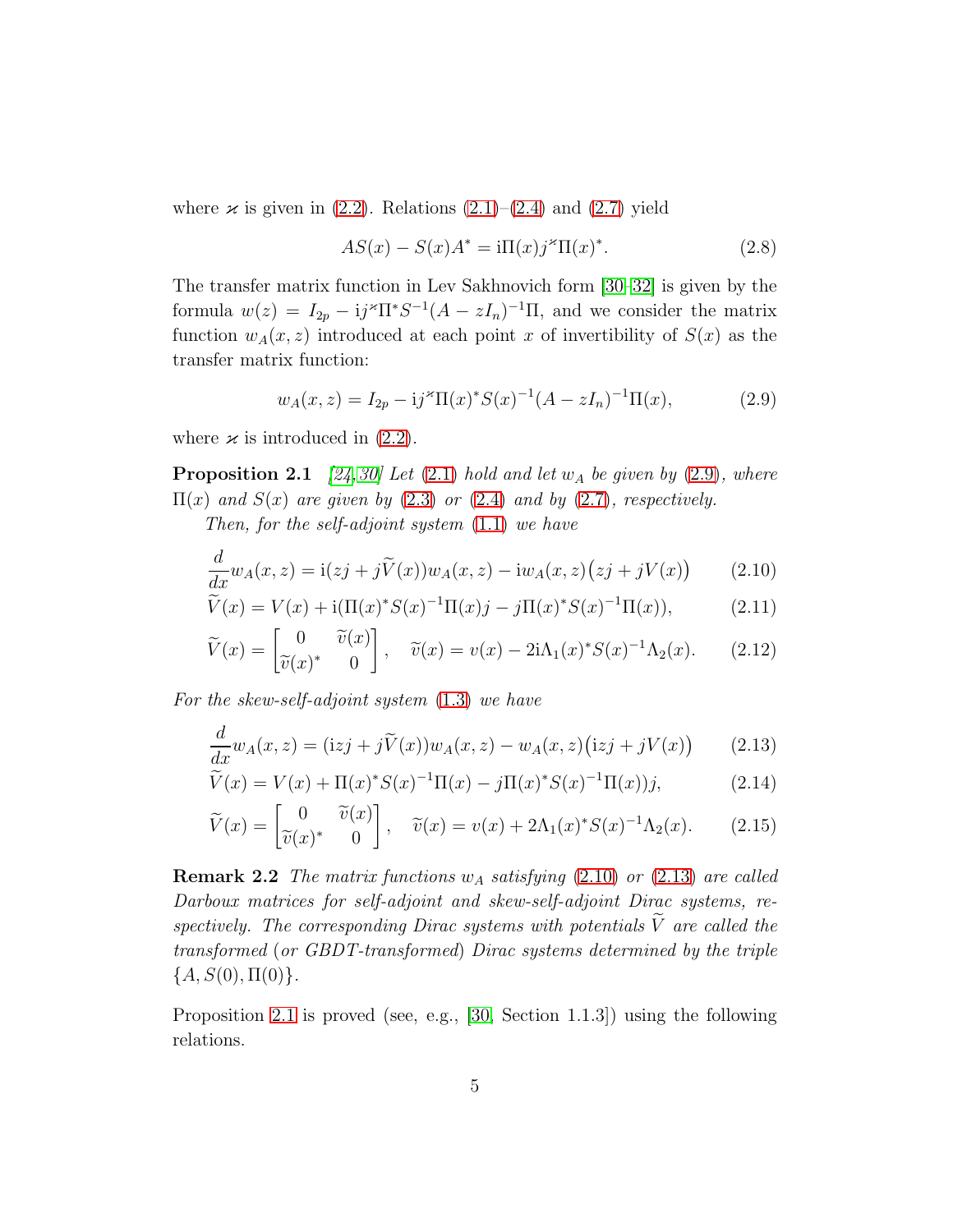Corollary 2.3 Let the conditions of Proposition [2.1](#page-4-3) hold. Then, in the self-adjoint case of system [\(1.1\)](#page-1-0) and  $\widetilde{V}$  given by [\(2.11\)](#page-4-4) we have

<span id="page-5-4"></span>
$$
\left(\Pi^* S^{-1}\right)' = i j \Pi^* S^{-1} A + i \widetilde{V} j \Pi^* S^{-1}.
$$
 (2.16)

In the skew-self-adjoint case of system [\(1.3\)](#page-1-1) and  $\widetilde{V}$  given by [\(2.14\)](#page-4-5) we have

<span id="page-5-5"></span><span id="page-5-2"></span>
$$
\left(\Pi^* S^{-1}\right)' = i j \Pi^* S^{-1} A + j \widetilde{V} \Pi^* S^{-1}.
$$
 (2.17)

The study of the invertibility of  $S(x)$  is important, and we present below a simple but useful statement regarding this invertibility.

#### **Proposition 2.4** Assume that  $S(0) > 0$ .

Then,  $S(x)$  is invertible on  $\mathcal{I} = [0, \infty)$  in the self-adjoint case (i.e., in the case of system [\(1.1\)](#page-1-0)), and  $S(x)$  is invertible for all  $x \in \mathcal{I} = \mathbb{R}$  in the skew-self-adjoint case (i.e., in the case of system [\(1.3\)](#page-1-1)).

P r o o f. In the self-adjoint case, we have  $\varkappa = 1$ . Hence,  $(2.7)$  yields  $S(x) > 0$ for  $x \geq 0$ . The invertibility of  $S(x)$  follows.

In the skew-self-adjoint case, we consider the matrix functions

<span id="page-5-1"></span><span id="page-5-0"></span>
$$
R(x) := e^{-ixA} S(x) e^{ixA^*}, \quad Q(x) := e^{ixA} S(x) e^{-ixA^*}.
$$
 (2.18)

(see [\[27,](#page-24-8) Proposition 2.4]). Taking into account  $(2.7)$ ,  $(2.8)$  and  $(2.18)$ , we derive

$$
R'(x) = e^{-ixA} \Pi(x) j \Pi(x)^* e^{ixA^*} - i e^{-ixA} (AS(x) - S(x)A^*) e^{ixA^*}
$$
  
= 
$$
e^{-ixA} \Pi(x) (I_{2p} + j) \Pi(x)^* e^{ixA^*} \ge 0.
$$
 (2.19)

Since  $R(0) = S(0) > 0$ , formula [\(2.19\)](#page-5-1) implies that  $R(x) > 0$  for  $x > 0$  (and so  $S(x)$  is invertible for  $x \ge 0$ . In the same way, we show that  $Q'(x) \le 0$ and, hence,  $Q(x) > 0$  for  $x \leq 0$ . Thus  $S(x)$  is invertible for  $x \leq 0$  as well.

<span id="page-5-3"></span>**Remark 2.5** The proof of Proposition [2.4](#page-5-2) shows that  $S(x) > 0$  on  $\mathcal{I}$ .

We will use the proof of Proposition [2.4](#page-5-2) and Remark [2.5](#page-5-3) is some further considerations.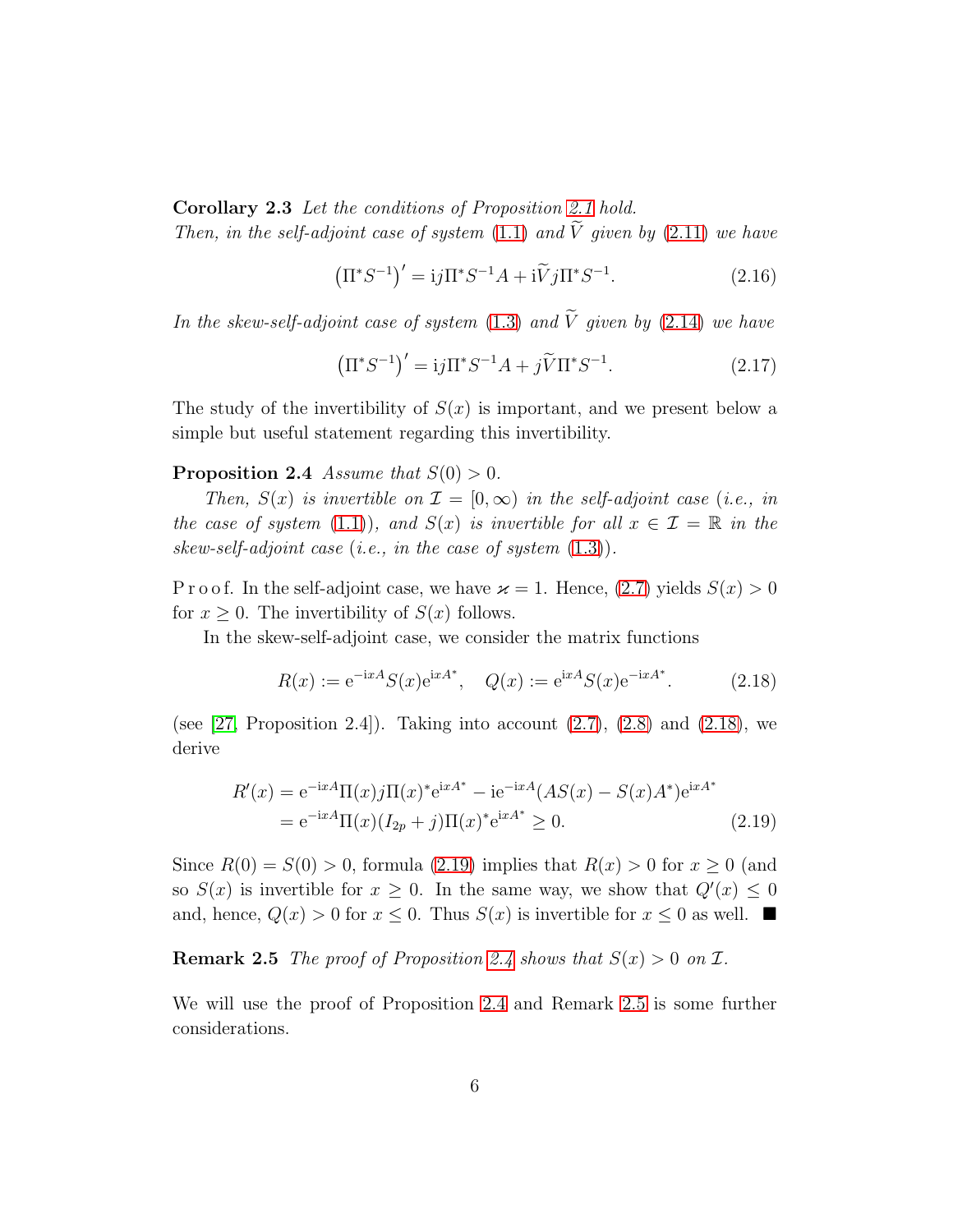## <span id="page-6-0"></span>3 Explicit solutions of the transformed Dirac systems

1. Instead of the trivial initial systems (i.e., systems with  $v(x) \equiv 0$ ), which have been considered in previous research (see, e.g.,  $[1, 8, 12, 13, 30]$  $[1, 8, 12, 13, 30]$  $[1, 8, 12, 13, 30]$  $[1, 8, 12, 13, 30]$  $[1, 8, 12, 13, 30]$ ), let us consider initial systems [\(1.1\)](#page-1-0) and [\(1.3\)](#page-1-1) with potentials

<span id="page-6-4"></span>
$$
v(x) = a e^{2icx} I_p, \quad a \in \mathbb{C}, \quad c \in \mathbb{R}, \quad a \neq 0.
$$
 (3.1)

<span id="page-6-8"></span>**Proposition 3.1** Let the matrices A and  $Q$   $(A, Q \in \mathbb{C}^{n \times n})$  satisfy relations

$$
AQ = QA, \quad Q^2 = (A - cI_n)^2 - |a|^2 I_n \quad \text{for system (1.1)};
$$
 (3.2)

$$
AQ = QA, \quad Q^2 = (A - cI_n)^2 + |a|^2 I_n \quad \text{for system (1.3).} \tag{3.3}
$$

Let the matrices  $f_1$  and  $f_2$  belong  $\mathbb{C}^{n \times p}$  and set

<span id="page-6-7"></span><span id="page-6-6"></span><span id="page-6-1"></span>
$$
\Lambda_1(0) = f_1 + f_2, \quad \Lambda_2(0) = f_3 + f_4,\tag{3.4}
$$

where (in the case of the self-adjoint Dirac system)  $f_3$  and  $f_4$  are given by

$$
f_3 = (1/\overline{a})(Q + A - cI_n)f_1, \quad f_4 = -(1/\overline{a})(Q - A + cI_n)f_2,\tag{3.5}
$$

and in the case of the skew-self-adjoint Dirac system  $f_3$  and  $f_4$  are given by

$$
f_3 = (i/\overline{a})(Q + A - cI_n)f_1, \quad f_4 = -(i/\overline{a})(Q - A + cI_n)f_2.
$$
 (3.6)

Choose  $S(0) = S(0)^*$  so that the identity [\(2.1\)](#page-3-3) holds, where

<span id="page-6-5"></span><span id="page-6-3"></span><span id="page-6-2"></span>
$$
\Pi(0) = \begin{bmatrix} \Lambda_1(0) & \Lambda_2(0) \end{bmatrix}
$$

is given by [\(3.4\)](#page-6-1), [\(3.5\)](#page-6-2) or [\(3.4\)](#page-6-1), [\(3.6\)](#page-6-3).

Then, the triple  $\{A, S(0), \Pi(0)\}\$  determines GBDT of the corresponding Dirac system, and the matrix functions  $\Pi(x) = [\Lambda_1(x) \quad \Lambda_2(x)]$  are expressed explicitly via formulas

$$
\Lambda_1(x) = e^{-icx} \left( e^{ixQ} f_1 + e^{-ixQ} f_2 \right), \quad \Lambda_2(x) = e^{icx} \left( e^{ixQ} f_3 + e^{-ixQ} f_4 \right), \quad (3.7)
$$

where  $\Lambda_1$  and  $\Lambda_2$  satisfy [\(2.5\)](#page-3-5) in the self-adjoint case and satisfy [\(2.6\)](#page-3-6) in the skew-self-adjoint case (and v is given by  $(3.1)$ ).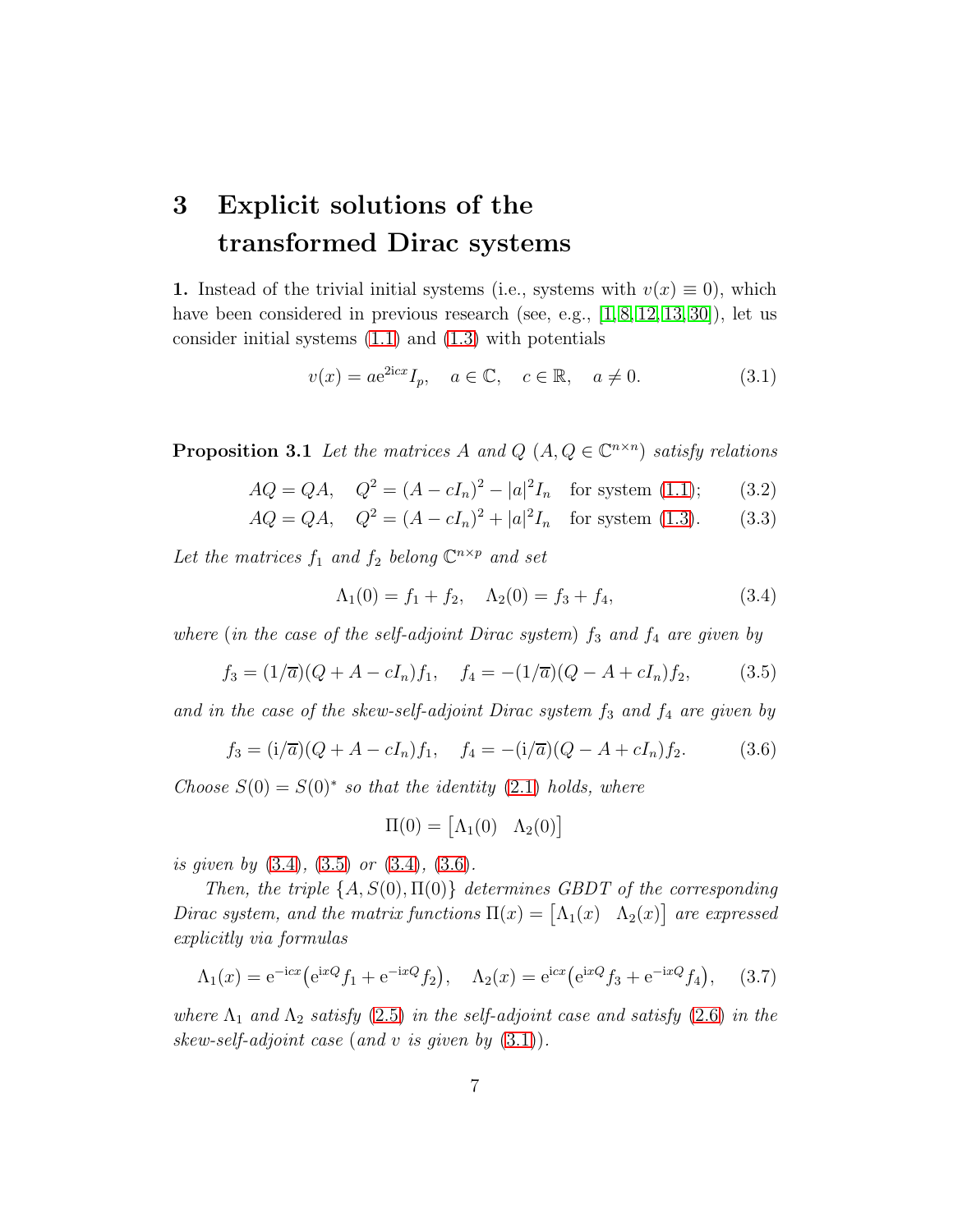P r o o f. The proposition is proved by direct computation. We prove it for the self-adjoint case (and the skew-self-adjoint case is proved in a similar way). According to [\(3.7\)](#page-6-5) we have

$$
\Lambda_1'(x) = i e^{-i c x} \left( e^{i x Q} (Q - c I_n) f_1 - e^{-i x Q} (Q + c I_n) f_2 \right),
$$
\n(3.8)

<span id="page-7-3"></span><span id="page-7-2"></span><span id="page-7-1"></span><span id="page-7-0"></span>
$$
\Lambda_2'(x) = i e^{icx} \left( e^{ixQ} (Q + cI_n) f_3 - e^{-ixQ} (Q - cI_n) f_4 \right).
$$
 (3.9)

From  $(3.1)$ ,  $(3.7)$  and the first relation in  $(3.2)$  we have

$$
-iA\Lambda_1(x) + i\Lambda_2(x)v(x)^* = ie^{-icx}(e^{ixQ}(-Af_1 + \overline{a}f_3) + e^{-ixQ}(-Af_2 + \overline{a}f_4)),
$$
\n(3.10)

$$
i A \Lambda_2(x) - i \Lambda_1(x) v(x) = i e^{i c x} (e^{i x Q} (A f_3 - a f_1) + e^{-i x Q} (A f_4 - a f_2)). \tag{3.11}
$$

Comparing the right-hand sides of [\(3.8\)](#page-7-0) and [\(3.10\)](#page-7-1), we see that they coincide because (in view of [\(3.5\)](#page-6-2)) the terms containing  $e^{ixQ}$  and  $e^{-ixQ}$  coincide. Thus, the first equality in [\(2.5\)](#page-3-5) is satisfied. In order to show that the right-hand sides of [\(3.9\)](#page-7-2) and [\(3.11\)](#page-7-3) coincide as well, we use additionally the second equality in [\(3.2\)](#page-6-6). Hence, the second equality in [\(2.5\)](#page-3-5) is also valid.  $\blacksquare$ 

Clearly, the existence of matrices  $Q$  satisfying  $(3.2)$  as well as matrices  $Q$ satisfying [\(3.3\)](#page-6-7) is essential, and below we give an "existence" proposition. Moreover, the proof of this proposition presents a way to construct such  $Q$ .

**Remark 3.2** The assertions including square roots  $\sqrt{\ldots}$  further in the text are valid for both values of the square roots (if not stated otherwise).

<span id="page-7-5"></span>**Proposition 3.3** Let  $a \neq 0$ ,  $c \in \mathbb{R}$  and an  $n \times n$  matrix A be given. Then, if det  $(A - cI_n)^2 - |a|^2I_n \geq 0$ , there is an  $n \times n$  matrix Q such that [\(3.2\)](#page-6-6) holds. If  $\det (A - cI_n)^2 + |a|^2 I_n \neq 0$ , there is an  $n \times n$  matrix Q such that [\(3.3\)](#page-6-7) holds.

P r o o f. We will construct  $Q$  satisfying  $(3.2)$ , and  $Q$  satisfying  $(3.3)$  is constructed in the same way. Clearly, the statement of proposition is true for  $n = 1$ . Consider the case, where A is an  $n \times n$  Jordan cell  $(n \geq 2)$ :

<span id="page-7-4"></span>
$$
A = \begin{bmatrix} \lambda & 1 & & \\ & \lambda & \ddots & \\ & & \ddots & 1 \\ & & & \lambda \end{bmatrix} .
$$
 (3.12)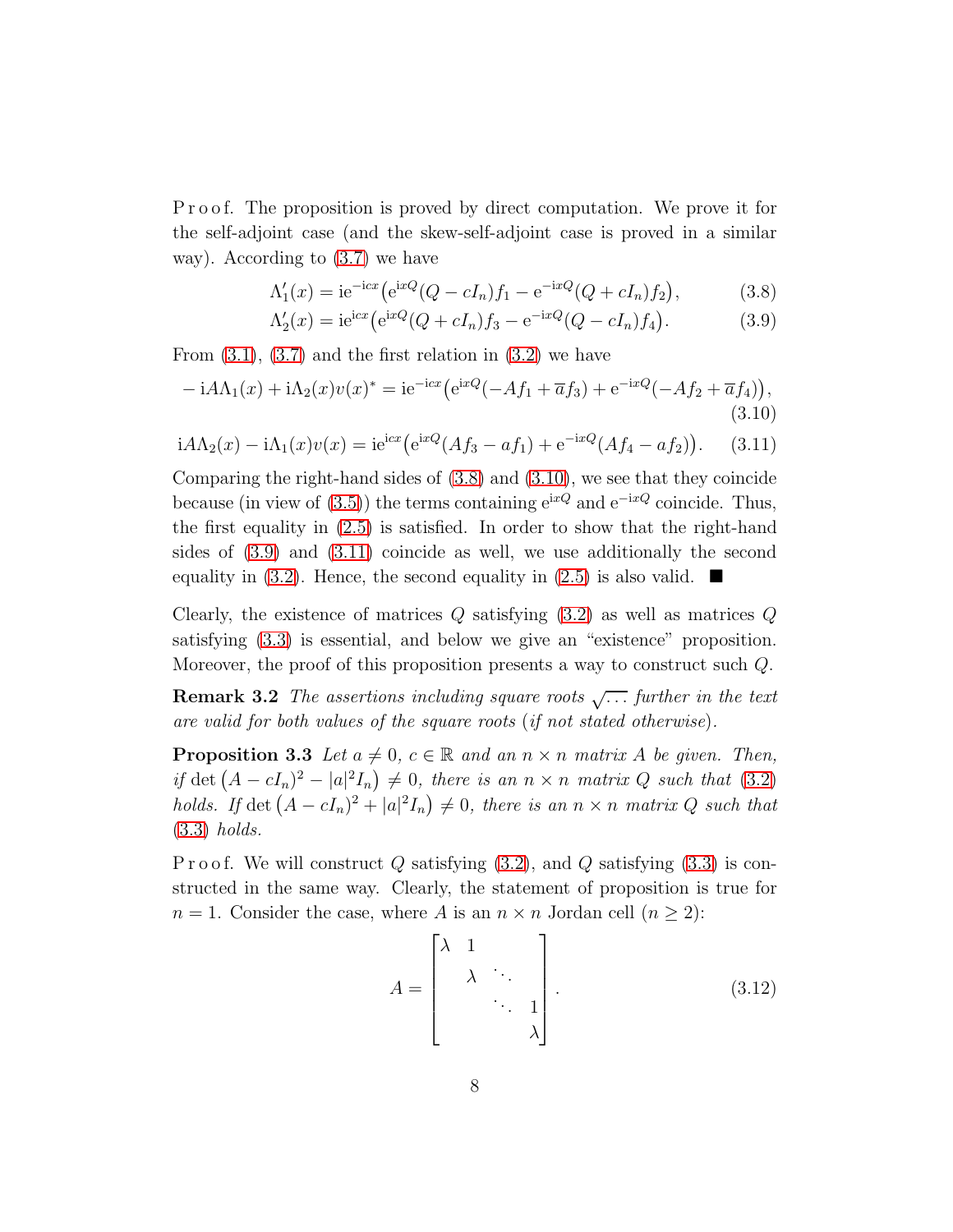For this A, we construct an upper triangular Toeplitz matrix Q satisfying the second equality in  $(3.2)$ . Since A is an upper triangular Toeplitz matrix as well, it commutes with  $Q$  (see, e.g., [\[6\]](#page-22-4) on the properties of triangular Toeplitz matrices). Thus, the first equality in  $(3.2)$  will be fulfilled for  $Q$ automatically.

In order to construct  $Q$ , introduce the shift matrices

<span id="page-8-3"></span><span id="page-8-2"></span><span id="page-8-1"></span><span id="page-8-0"></span>
$$
\mathcal{S}_i := \{ \delta_{k-l+i} \}_{k,l=1}^n, \quad \mathcal{S}_i \mathcal{S}_j = \mathcal{S}_{i+j}.
$$
\n(3.13)

where  $\delta_s$  is Kronecker delta, and  $\mathcal{S}_i = 0$  for  $i \geq n$ . Let us write down the representations

$$
A = \lambda I_n + S_1, \quad Q = q_0 I_n + q_1 S_1 + \ldots + q_{n-1} S_{n-1}.
$$
 (3.14)

According to  $(3.13)$  and  $(3.14)$ , we have

$$
(A - cI_n)^2 - |a|^2 I_n = ((\lambda - c)^2 - |a|^2)I_n + 2(\lambda - c)S_1 + S_2,
$$
(3.15)  
\n
$$
Q^2 = q_0^2 I_n + 2q_0 q_1 S_1 + (2q_0 q_2 + q_1^2)S_2
$$
  
\n
$$
+ \sum_{i=3}^{n-1} (2q_0 q_i + q_1 q_{i-1} + \dots + q_{i-1} q_1)S_i.
$$
(3.16)

Now, we set  $q_0 = \sqrt{(\lambda - c)^2 - |a|^2} \neq 0$  (recall Remark [3.2\)](#page-7-4) and choose consecutively the coefficients  $q_1, \ldots$  so that the coefficients before the shift matrices  $S_i$  on the right-hand sides of  $(3.15)$  and  $(3.16)$  coincide, where  $q_i$  is uniquely determined by the coefficients before  $S_i$ .

When A is a Jordan matrix J, we construct block diagonal matrix  $Q$ , each block of which is generated by the corresponding Jordan block in a way described above. It is easy to see that [\(3.2\)](#page-6-6) holds for  $A = J$  and  $Q = \tilde{Q}$ . Finally, if  $A = EJE^{-1}$ , we set  $Q = EQE^{-1}$  and equalities [\(3.2\)](#page-6-6) for A and Q follow from [\(3.2\)](#page-6-6) for J and  $\tilde{Q}$ .

<span id="page-8-4"></span>2. Now, we can construct explicitly the potentials and fundamental solutions of the GBDT-transformed Dirac systems.

**Theorem 3.4** Let  $a \neq 0$ ,  $c \in \mathbb{R}$  and an  $n \times n$  matrix A be given. (i) Assume additionally that  $\det (A - cI_n)^2 - |a|^2 I_n$   $\neq 0$ , choose Q satisfying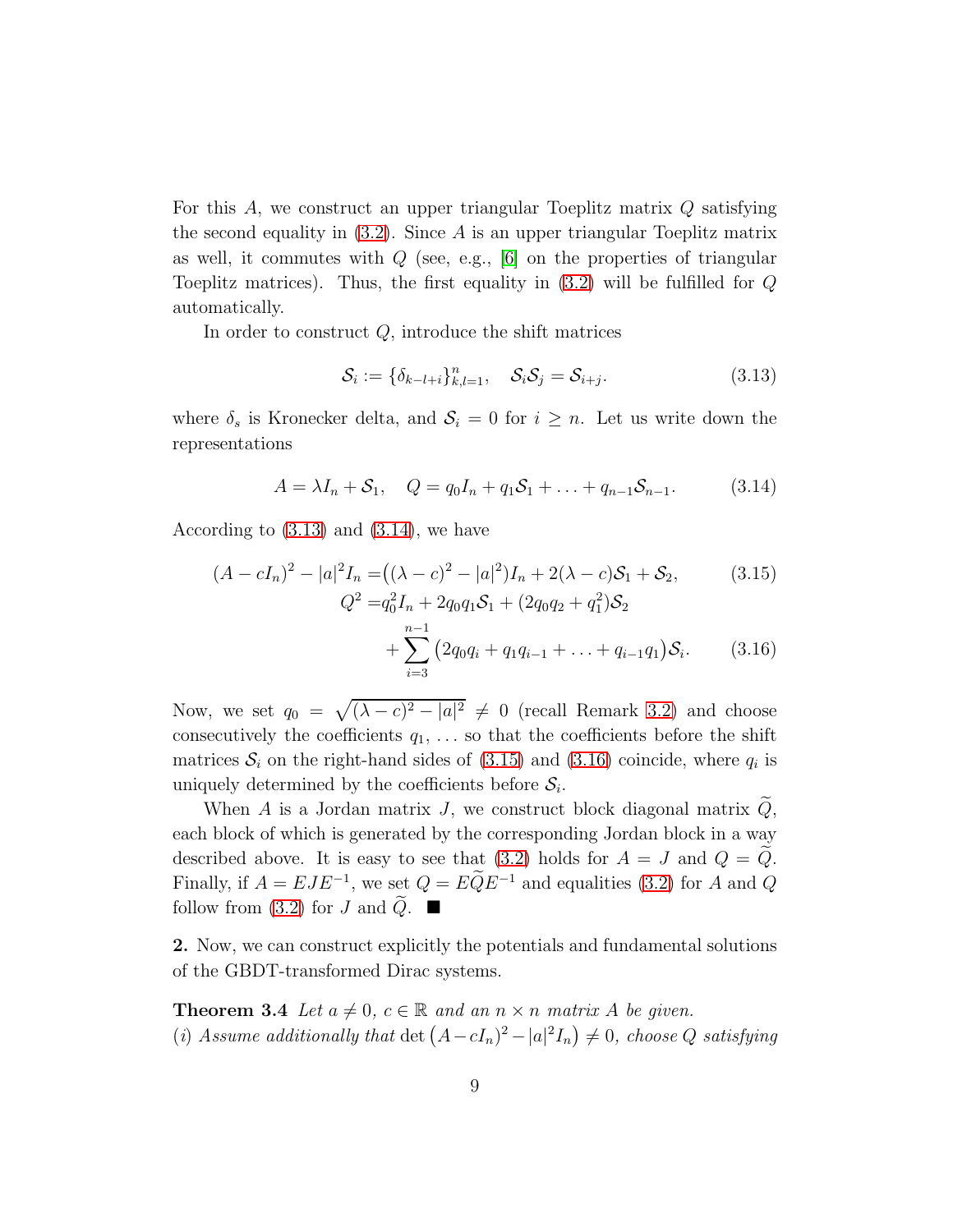[\(3.2\)](#page-6-6), and let  $w_A(x, z)$ ,  $S(x)$  and  $\Pi(x)$  be given explicitly by the formulas [\(2.9\)](#page-4-0) (with  $\varkappa = 1$ ), [\(2.7\)](#page-3-4) (with  $\varkappa = 1$ ) and [\(3.5\)](#page-6-2), [\(3.7\)](#page-6-5), respectively.

Then, a fundamental solution  $\tilde{u}(x, z)$  of the self-adjoint Dirac system

$$
y'(x, z) = \mathbf{i}(zj + j\widetilde{V}(x))y(x, z), \qquad (3.17)
$$

where the potential  $\widetilde{V}$  is given by [\(2.12\)](#page-4-7) and [\(3.1\)](#page-6-4), has the form

<span id="page-9-3"></span><span id="page-9-2"></span><span id="page-9-1"></span><span id="page-9-0"></span>
$$
\widetilde{u}(x,z) = w_A(x,z)u(x,z). \tag{3.18}
$$

Here,  $u(x, z)$  is a fundamental solution of the initial system [\(1.1\)](#page-1-0) and may be presented in the form

$$
u(x, z) = e^{icx} Z(z) e^{ix\zeta j}, \quad \zeta(z) = \sqrt{(z - c)^2 - |a|^2}, \quad (3.19)
$$

$$
Z(z) = \begin{bmatrix} aI_p & aI_p \\ (\zeta(z) - z + c)I_p & (-\zeta(z) - z + c)I_p \end{bmatrix}.
$$
 (3.20)

(ii) Assume that  $\det (A - cI_n)^2 + |a|^2 I_n \neq 0$ , choose Q satisfying [\(3.3\)](#page-6-7), and let  $w_A(x, z)$ ,  $S(x)$  and  $\Pi(x)$  be given explicitly by the formulas [\(2.9\)](#page-4-0) (with  $\varkappa = 0$ , [\(2.7\)](#page-3-4) (with  $\varkappa = 0$ ) and [\(3.6\)](#page-6-3), [\(3.7\)](#page-6-5), respectively.

Then, a fundamental solution  $\tilde{u}(x, z)$  of the skew-self-adjoint Dirac system

<span id="page-9-6"></span><span id="page-9-5"></span><span id="page-9-4"></span>
$$
y'(x, z) = (izj + j\widetilde{V}(x))y(x, z), \qquad (3.21)
$$

where the potential  $\tilde{V}$  is given by [\(2.15\)](#page-4-8) and [\(3.1\)](#page-6-4), has the form [\(3.18\)](#page-9-0). Here,  $u(x, z)$  is a fundamental solution of the initial system [\(1.3\)](#page-1-1) and may be presented in the form

$$
u(x, z) = e^{icx} Z(z) e^{ix\zeta j}, \quad \zeta(z) = \sqrt{(z - c)^2 + |a|^2}, \quad (3.22)
$$

$$
Z(z) = \begin{bmatrix} \mathrm{i}aI_p & \mathrm{i}aI_p \\ (z - c - \zeta(z))I_p & (z - c + \zeta(z))I_p \end{bmatrix}.
$$
 (3.23)

P r o o f. Consider assertion (i). The existence of  $Q$  follows Proposition [3.3,](#page-7-5) the representations [\(3.5\)](#page-6-2)–[\(3.7\)](#page-6-5) of the blocks  $\Lambda_1$  and  $\Lambda_2$  of  $\Pi$  are shown in Proposition [3.1,](#page-6-8) and formula [\(3.18\)](#page-9-0) in immediate from Proposition [2.1.](#page-4-3) It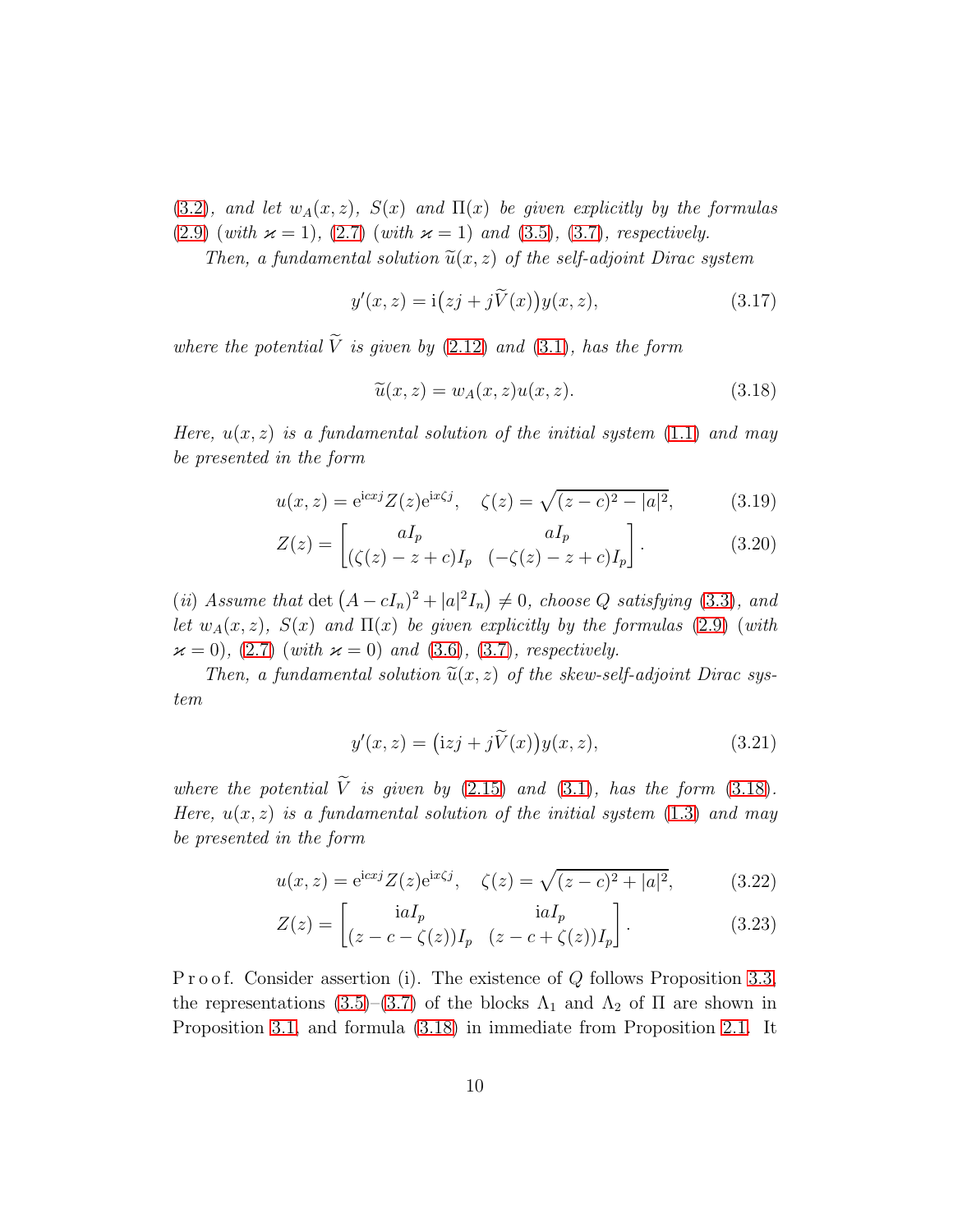remains to prove that  $u(x, z)$  of the form  $(3.19)$ ,  $(3.20)$  is, indeed, a fundamental solution of the initial system.

Let us partition u into  $p \times 2p$  blocks  $u_1$  and  $u_2$  and rewrite Dirac system for a fundamental solution  $u$  in the form

<span id="page-10-0"></span>
$$
\frac{d}{dx}u_1(x,z) = izu_1(x,z) + iv(x)u_2(x,z),
$$
\n(3.24)

<span id="page-10-2"></span><span id="page-10-1"></span>
$$
\frac{d}{dx}u_2(x,z) = -izu_2(x,z) - iv(x)^*u_1(x,z).
$$
\n(3.25)

Relations [\(3.24\)](#page-10-0), [\(3.25\)](#page-10-1) are dual to  $(2.5)$ , and u may be constructed using formula [\(3.7\)](#page-6-5) for the blocks of  $\Pi(x)$ . However, it is simpler to check that  $(3.24)$  and  $(3.25)$  holds for u of the form  $(3.19)$  directly. Indeed, equalities [\(3.1\)](#page-6-4) and [\(3.19\)](#page-9-1), [\(3.20\)](#page-9-2) imply that

$$
\frac{d}{dx}u_1(x,z) = izu_1(x,z) \n+ ie^{-icx}v(x) [(-z+c+\zeta)e^{ix\zeta}I_p \quad (-z+c-\zeta)e^{-ix\zeta}I_p] \n= izu_1(x,z) + iv(x)u_2(x,z).
$$
\n(3.26)

The same equalities yield

<span id="page-10-3"></span>
$$
\frac{d}{dx}u_2(x, z) \n= -izu_2(x, z) + i(e^{icx}v(x)^*/\overline{a}) \n\times [(z - c + \zeta)(-z + c + \zeta)e^{ix\zeta}I_p (z - c - \zeta)(-z + c - \zeta)e^{-ix\zeta}I_p] \n= -izu_2(x, z) - iv(x)^*u_1(x, z).
$$
\n(3.27)

Compare  $(3.24)$ ,  $(3.25)$  with  $(3.26)$ ,  $(3.27)$  to see that  $u(x, z)$  given by  $(3.19)$ , [\(3.20\)](#page-9-2) is the required fundamental solution.

Assertion (ii) is proved quite similar to assertion (i).  $\blacksquare$ 

<span id="page-10-4"></span>**Remark 3.5** Let  $\sigma(A) \cap \sigma(A^*) = \emptyset$  (where  $\sigma$  stands for spectrum). Then,  $S(x)$  is uniquely recovered from the matrix identity  $(2.8)$ . That is,  $(2.8)$  may be used instead of [\(2.7\)](#page-3-4).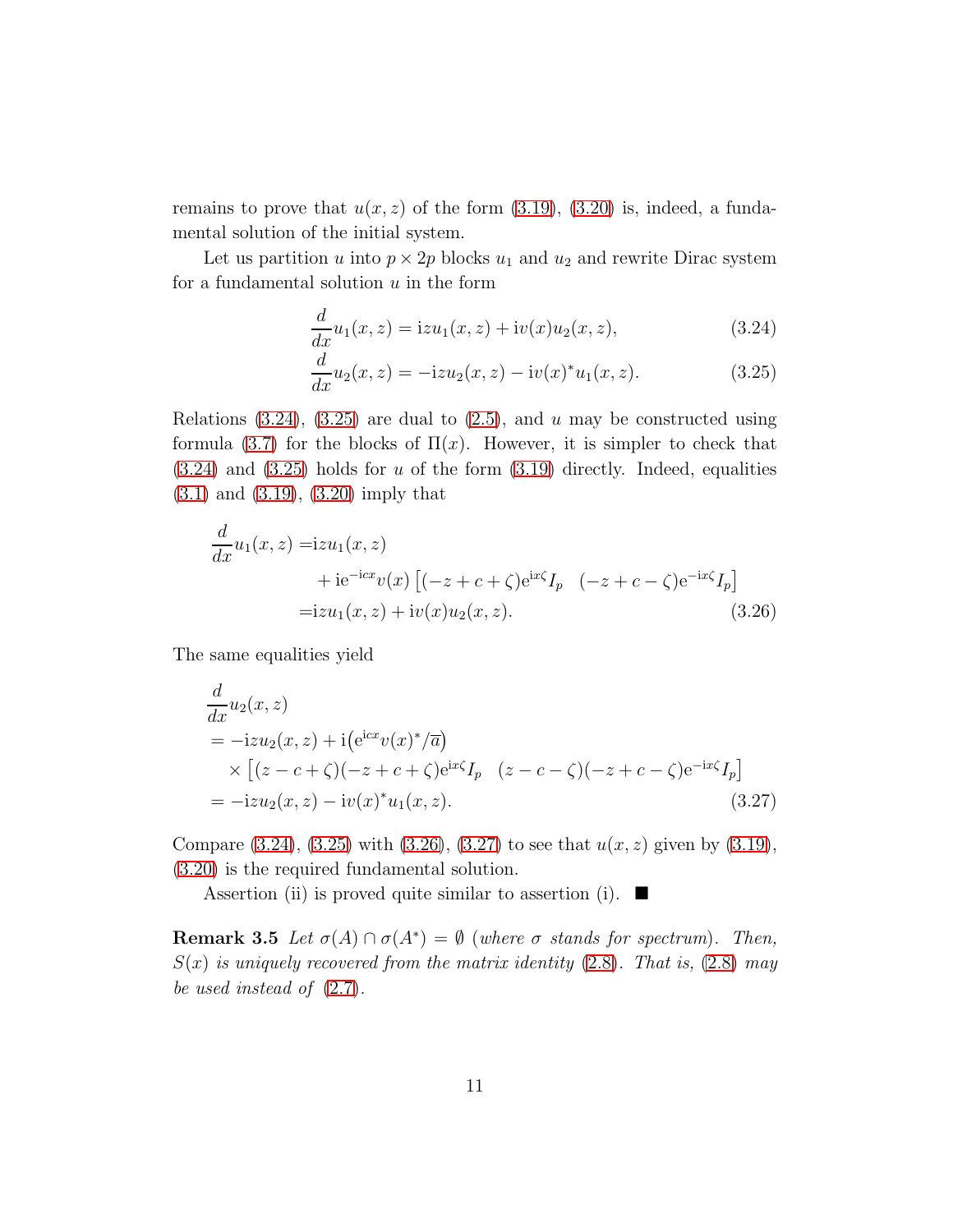### <span id="page-11-0"></span>4 Dynamical Dirac and Dirac–Weyl systems

1. The motion of electron (in  $\mathbb{R}^2$ ) in the presence of an electrostatic potential is often governed by the Dirac–Weyl system

<span id="page-11-1"></span>
$$
i\hbar v_F \left(\sigma_1 \frac{\partial}{\partial x} + \sigma_2 \frac{\partial}{\partial \xi}\right) \psi = \left(U(x,\xi) - E\right)\psi,
$$
\n(4.1)

where  $\hbar$  is the Planck constant,  $v_F$  is the Fermi velocity,  $U = \overline{U}$  and  $E \in \mathbb{R}$ . Here, the matrices  $\sigma_i$  are Pauli matrices:

$$
\sigma_1 = \begin{bmatrix} 0 & 1 \\ 1 & 0 \end{bmatrix}, \quad \sigma_2 = \begin{bmatrix} 0 & -i \\ i & 0 \end{bmatrix}, \quad \sigma_3 = \begin{bmatrix} 1 & 0 \\ 0 & -1 \end{bmatrix}.
$$
 (4.2)

In the recent years, the interest in graphene has essentially stimulated the study of Dirac–Weyl system (see, e.g., [\[15,](#page-23-0) [16,](#page-23-1) [21,](#page-24-0) [33,](#page-25-4) [34\]](#page-25-5)). In particular, the important case when the scalar potential  $U$  does not depend on the variable  $\xi$  was recently studied, for instance, in [\[15,](#page-23-0) [16,](#page-23-1) [21\]](#page-24-0) (see also some references therein). Assuming that U does not depend on  $\xi$  and multiplying both sides of [\(4.1\)](#page-11-1) by  $\frac{1}{i\hbar v_F}\sigma_1$ , we rewrite (4.1) in an equivalent form

$$
\psi_x = i\sigma_3(-\psi_{\xi} + i\omega(x)\sigma_2\psi), \quad \psi_x := \frac{\partial}{\partial x}\psi, \quad \omega = \frac{E - U}{\hbar v_F} = \overline{\omega}.
$$
 (4.3)

Some interesting cases of potentials generating explicit solutions are studied in [\[15,](#page-23-0) [16,](#page-23-1) [21\]](#page-24-0) using the separation of variables  $\psi(x,\xi) = e^{ik\xi} \check{\psi}(x)$ , which transforms [\(4.3\)](#page-11-2) into the system depending on one variable. Explicit solutions of the form  $\Psi(x)e^{-\xi A}q$ , where A are  $n \times n$  matrices, were constructed in [\[27\]](#page-24-8) for the case of so called pseudo-exponential potentials which tend to zero as x tends to infinity.

In this section, we will first consider explicit solutions of dynamical Dirac systems

<span id="page-11-4"></span><span id="page-11-2"></span>
$$
\psi_x(x,\xi) + i j \big( \psi_{\xi}(x,\xi) + \widetilde{V}(x) \psi(x,\xi) \big) = 0, \tag{4.4}
$$

and

<span id="page-11-3"></span>
$$
\psi_x(x,\xi) + i j \big( \psi_{\xi}(x,\xi) + i \widetilde{V}(x) \psi(x,\xi) \big) = 0 \tag{4.5}
$$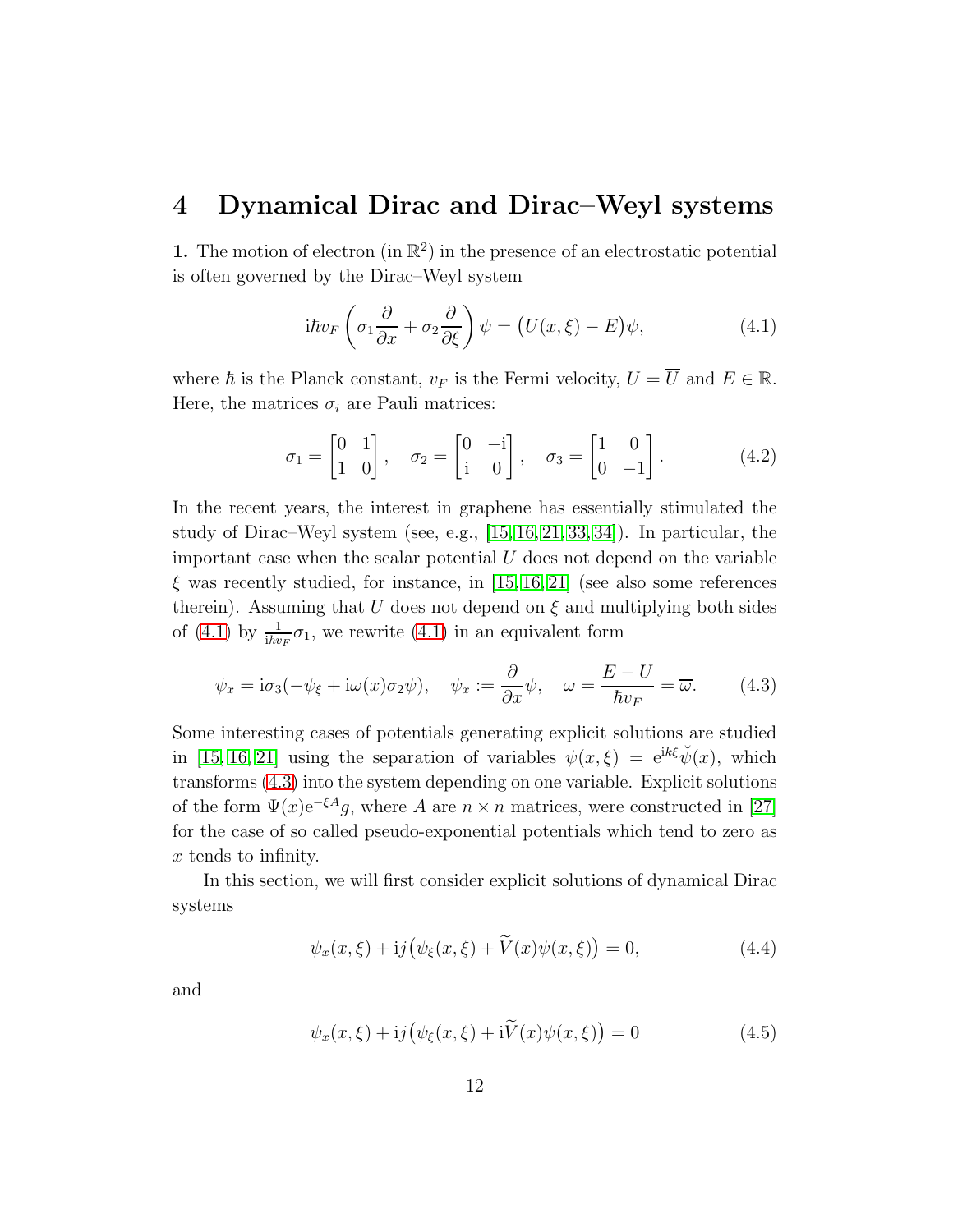with non-vanishing at infinity potentials  $\tilde{V}$ . Then, we will consider Dirac– Weyl system [\(4.3\)](#page-11-2) as a particular case of system [\(4.5\)](#page-11-3).

2. Our next theorem follows from Corollary [2.3](#page-4-9) and Theorem [3.4.](#page-8-4)

**Theorem 4.1** Let  $a \neq 0$ ,  $c \in \mathbb{R}$  and an  $n \times n$  matrix A be given.

(i) Assume that  $\det (A - cI_n)^2 - |a|^2 I_n \neq 0$ , choose Q satisfying [\(3.2\)](#page-6-6), and let  $S(x)$  and  $\Pi(x)$  be given explicitly by the formulas [\(2.7\)](#page-3-4) (with  $\varkappa = 1$ ) and [\(3.5\)](#page-6-2), [\(3.7\)](#page-6-5), respectively.

Then, the matrix function

<span id="page-12-1"></span><span id="page-12-0"></span>
$$
\psi(x) = \Pi(x)^* S(x)^{-1} e^{-\xi A} \tag{4.6}
$$

satisfies dynamical Dirac system [\(4.4\)](#page-11-4), where the potential  $\widetilde{V}$  is given by  $(2.12)$  and  $(3.1)$ .

(ii) Assume that  $\det(A - cI_n)^2 + |a|^2 I_n \neq 0$ , choose Q satisfying [\(3.3\)](#page-6-7), and let  $S(x)$  and  $\Pi(x)$  be given explicitly by the formulas [\(2.7\)](#page-3-4) (with  $\varkappa = 0$ ) and  $(3.6)$ ,  $(3.7)$ , respectively.

Then, the matrix function  $\psi$  of the form [\(4.6\)](#page-12-0) satisfies dynamical Dirac system [\(4.5\)](#page-11-3), where the potential  $\tilde{V}$  is given by [\(2.15\)](#page-4-8) and [\(3.1\)](#page-6-4).

P r o o f. Differentiating  $\psi$  of the form [\(4.6\)](#page-12-0) and using [\(2.16\)](#page-5-4) we obtain

$$
\psi_x = ij \left( \Pi(x)^* S(x)^{-1} A - \widetilde{V}(x) \Pi(x)^* S(x)^{-1} \right) e^{-\xi A}, \tag{4.7}
$$

and assertion (i) follows. Differentiating  $\psi$  of the form [\(4.6\)](#page-12-0) and using [\(2.17\)](#page-5-5) we obtain

$$
\psi_x = i j \left( \Pi(x)^* S(x)^{-1} A - i \widetilde{V}(x) \Pi(x)^* S(x)^{-1} \right) e^{-\xi A}, \tag{4.8}
$$

and assertion (ii) follows as well.  $\blacksquare$ 

3. Next, let  $p = 1$  and  $\omega(x) = -i\tilde{v}(x) = \overline{\omega(x)}$ . In this case, system [\(4.5\)](#page-11-3) takes the form of Dirac–Weyl system [\(4.3\)](#page-11-2).

Corollary 4.2 Let  $p = 1$ ,  $c = 0$ ,  $a \neq 0$ ,

<span id="page-12-3"></span><span id="page-12-2"></span>
$$
ia \in \mathbb{R}, \quad iA, iQ, S(0) \in \mathbb{R}^{n \times n}; \quad f_1, f_2 \in \mathbb{R}^{n \times 1}, \tag{4.9}
$$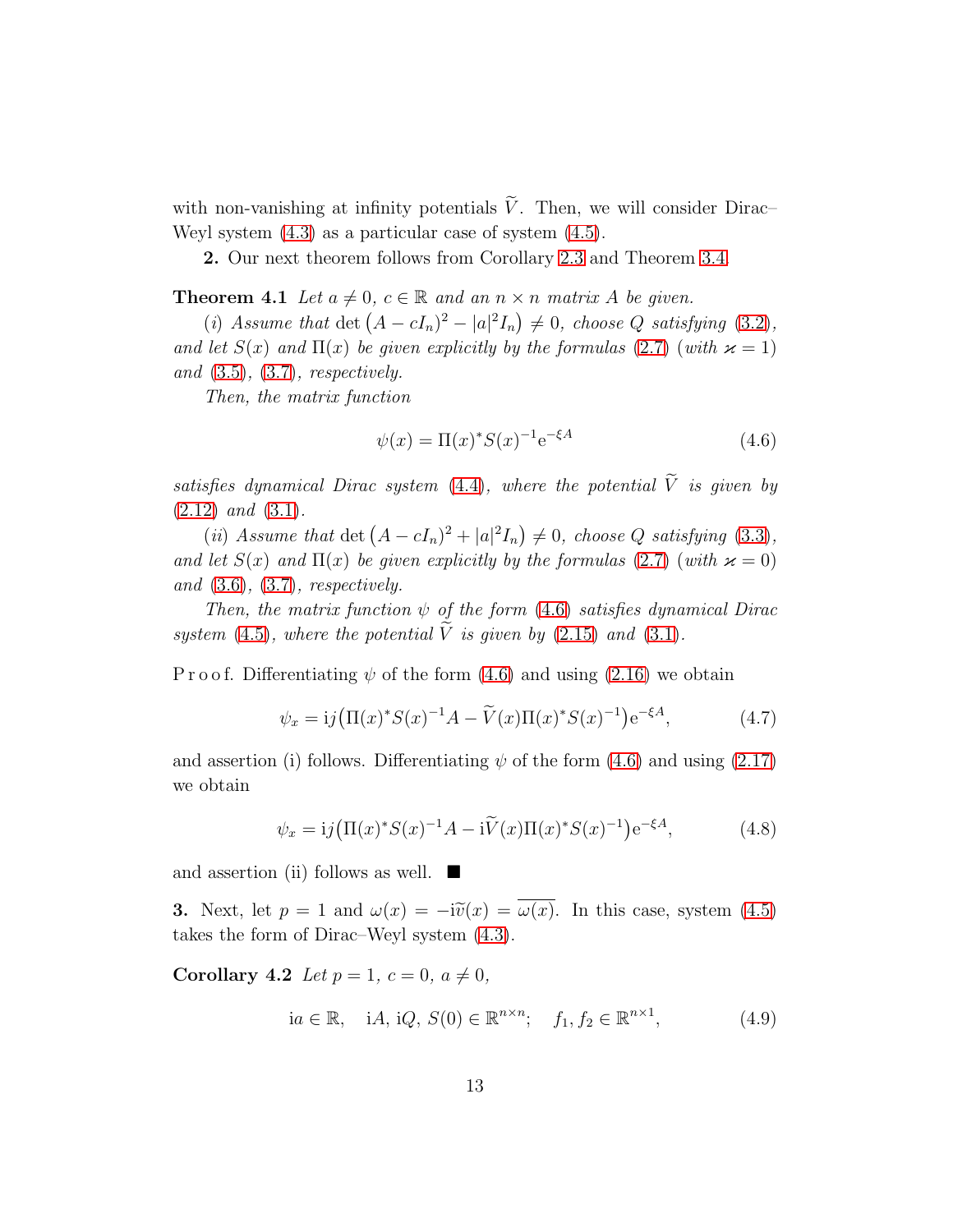and assume that [\(3.3\)](#page-6-7) in valid and [\(2.1\)](#page-3-3) holds, where  $\Pi(0) = [\Lambda_1(0) \Lambda_2(0)]$ is given by [\(3.4\)](#page-6-1) and [\(3.6\)](#page-6-3). Let  $\Pi(x)$  and  $S(x)$  be given explicitly via [\(3.7\)](#page-6-5) and [\(2.7\)](#page-3-4) (with  $\varkappa = 0$ ), respectively.

Then, the matrix function  $\psi(x)$  of the form [\(4.6\)](#page-12-0) satisfies Dirac–Weyl system [\(4.3\)](#page-11-2), where

$$
\omega(x) = -i(a + 2\Lambda_1(x)^* S(x)^{-1} \Lambda_2(x)). \tag{4.10}
$$

Proof. In view of Theorem [4.1](#page-12-1) we need only to show that

<span id="page-13-5"></span><span id="page-13-4"></span><span id="page-13-3"></span><span id="page-13-2"></span><span id="page-13-1"></span><span id="page-13-0"></span>
$$
\omega(x) = \overline{\omega(x)}.\tag{4.11}
$$

According to  $(3.6)$ ,  $(3.7)$  and  $(4.9)$ , we have

$$
\Lambda_1(x) \in \mathbb{R}^{n \times 1}; \quad \text{if}_3, \text{ if}_4, \text{ i}\Lambda_2(x) \in \mathbb{R}^{n \times 1}.\tag{4.12}
$$

Moreover, relations [\(2.7\)](#page-3-4), [\(4.9\)](#page-12-2) and [\(4.12\)](#page-13-0) yield  $S(x) \in \mathbb{R}^{n \times n}$ . Hence, taking into account [\(4.10\)](#page-13-1) and [\(4.12\)](#page-13-0) we derive [\(4.11\)](#page-13-2).  $\blacksquare$ 

The simplest example corresponds to the case  $n = 1$ .

Example 4.3 Let  $p = 1$ ,  $n = 1$ ,  $c = 0$ ,

$$
a = ir
$$
,  $A = i\lambda$ ,  $f_1 = d$ ,  $f_2 = 1$   $(r, \lambda, d \in \mathbb{R})$ ,  $(4.13)$ 

$$
r \neq 0
$$
,  $d \neq 0$ ,  $\lambda > |r|$ ,  $Q = i\mu$ ,  $\mu = -i\sqrt{r^2 - \lambda^2} \in \mathbb{R}$  (4.14)

(recall Remark [3.2](#page-7-4)). According to  $(3.7)$ ,  $(4.13)$  and  $(4.14)$ , we have

$$
\Lambda_1(x) = e^{\mu x} + de^{-\mu x}, \quad \Lambda_2(x) = \frac{i}{r} \left( (\mu - \lambda)e^{\mu x} - d(\lambda + \mu)e^{-\mu x} \right). \tag{4.15}
$$

Relations [\(2.8\)](#page-4-6) and [\(4.15\)](#page-13-5) yield

$$
S(x) = \frac{1}{2\lambda} \left( \left( 1 + \frac{(\lambda - \mu)^2}{r^2} \right) e^{2\mu x} + 4d + d^2 \left( 1 + \frac{(\lambda + \mu)^2}{r^2} \right) e^{-2\mu x} \right) \right). \tag{4.16}
$$

Finally, formulas  $(4.10)$  and  $(4.13)$ – $(4.15)$  imply that

<span id="page-13-7"></span><span id="page-13-6"></span>
$$
\omega(x) = r + \frac{2}{r} \left( (\mu - \lambda)e^{2\mu x} - 2d\lambda - d^2(\lambda + \mu)e^{-2\mu x} \right) / S(x), \tag{4.17}
$$

where  $S(x)$  is given in  $(4.16)$ .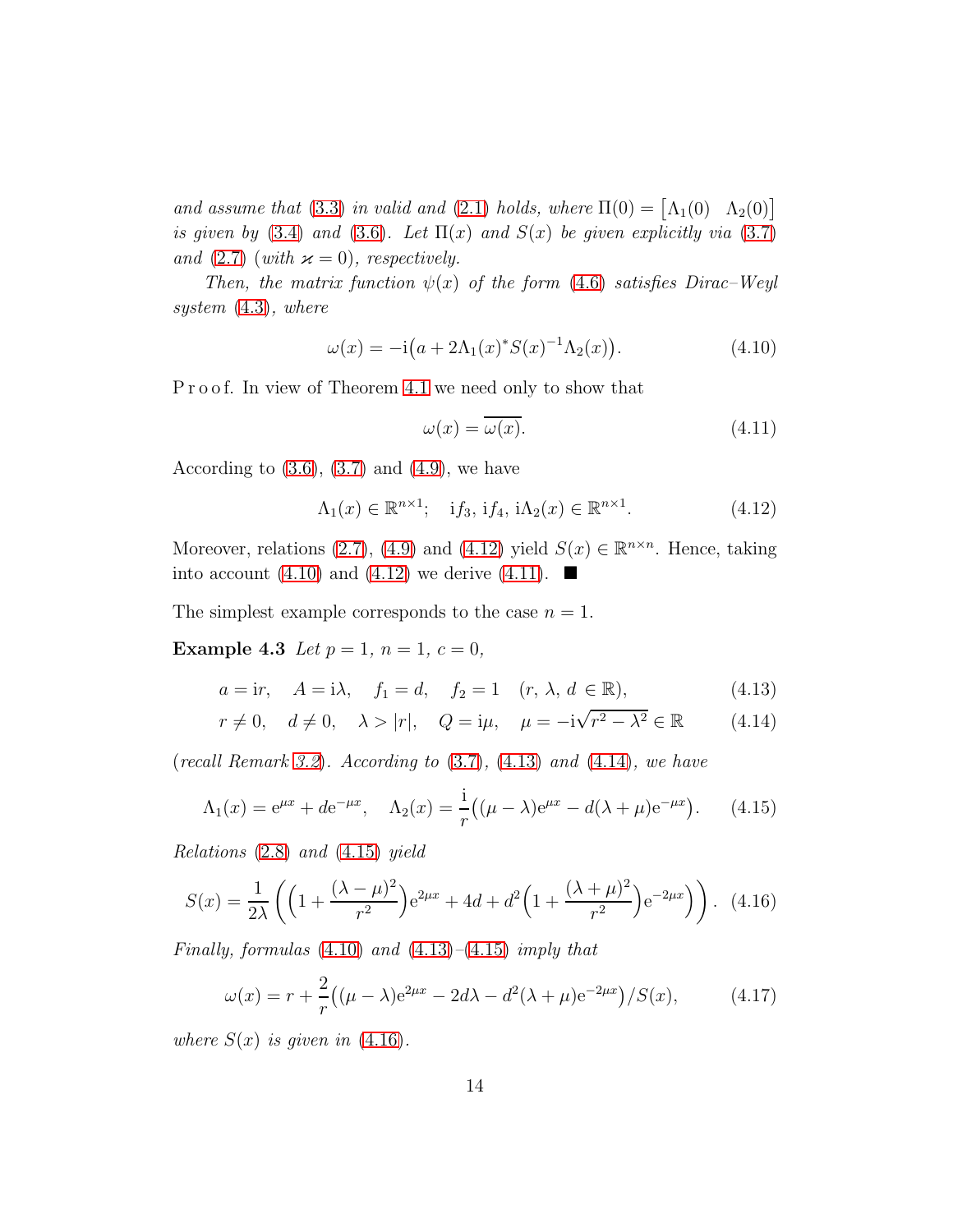It is easy to see that  $1 + d^2 + 2d \ge 0$ ,  $\frac{(\lambda - \mu)^2}{r^2}$  $\frac{(-\mu)^2}{r^2} + d^2 \frac{(\lambda+\mu)^2}{r^2}$  $\frac{(\mu)^2}{r^2} + 2d \ge 0$ , and the equalities in the first and second inequalities are achieved at different values of d. (Here, we take into account that  $d(\lambda - \mu)(\lambda + \mu) = dr^2$  and  $\mu \neq 0$ .) Hence, from [\(4.16\)](#page-13-6) we obtain  $S(0) > 0$ . Thus, according to Remark [2.5,](#page-5-3) the inequality  $S(x) > 0$  holds, and so  $\omega(x)$  is well defined.

It easily follows from [\(4.16\)](#page-13-6) and [\(4.17\)](#page-13-7) that  $\omega(x)$  is a steplike potential. Namely,

$$
\omega(x) = r + \frac{4r\lambda(\mu - \lambda)}{r^2 + (\mu - \lambda)^2} \left(1 + O(e^{-2\mu x})\right)
$$
(4.18)

in the cases  $\mu > 0$ ,  $x \to \infty$  and  $\mu < 0$ ,  $x \to -\infty$ . We also have

<span id="page-14-4"></span><span id="page-14-3"></span><span id="page-14-2"></span><span id="page-14-0"></span>
$$
\omega(x) = r - \frac{4r\lambda(\mu + \lambda)}{r^2 + (\mu + \lambda)^2} \left(1 + O(e^{2\mu x})\right)
$$
(4.19)

in the cases  $\mu > 0$ ,  $x \to -\infty$  and  $\mu < 0$ ,  $x \to \infty$ .

Example 4.4 Let us consider an example, where the matrices A are not similar to the diagonal matrices. Namely, we set  $p = 1, c = 0, n = 2$ ,

$$
a = \text{i}r
$$
,  $A = \text{i}\begin{bmatrix} \lambda & b \\ 0 & \lambda \end{bmatrix}$ ,  $f_1 = \begin{bmatrix} d \\ 0 \end{bmatrix}$ ,  $f_2 = \begin{bmatrix} 0 \\ 1 \end{bmatrix}$   $(r, \lambda, b, d \in \mathbb{R})$ , (4.20)

$$
r \neq 0, \quad b \neq 0, \quad d \neq 0, \quad \lambda > |r|, \quad \mu = -\mathrm{i}\sqrt{r^2 - \lambda^2} \in \mathbb{R}.\tag{4.21}
$$

It is easily checked that

$$
Q = \mathbf{i} \begin{bmatrix} \mu & \frac{b\lambda}{\mu} \\ 0 & \mu \end{bmatrix}, \quad f_3 = -\frac{\mathbf{i}d}{r} \begin{bmatrix} \lambda + \mu \\ 0 \end{bmatrix}, \quad f_4 = \frac{\mathbf{i}}{r} \begin{bmatrix} b\left( (\lambda/\mu) - 1 \right) \\ \mu - \lambda \end{bmatrix}. \tag{4.22}
$$

Finally (recall Remark [3.5](#page-10-4)), the matrix function  $S(x)$  is uniquely defined by [\(2.8\)](#page-4-6), which means that  $S(x) = \{s_{ik}(x)\}_{i,k=1}^2$  is given by the equality

<span id="page-14-1"></span>
$$
2\lambda S(x) + \begin{bmatrix} b(s_{12}(x) + s_{21}(x)) & bs_{22}(x) \\ bs_{22}(x) & 0 \end{bmatrix} = \Lambda_1(x)\Lambda_1(x)^*(x) + \Lambda_2(x)\Lambda_2(x)^*.
$$
\n(4.23)

In particular, relations  $(4.20)$ – $(4.23)$  show that the conditions of Corollary [4.2](#page-12-3) are fulfilled.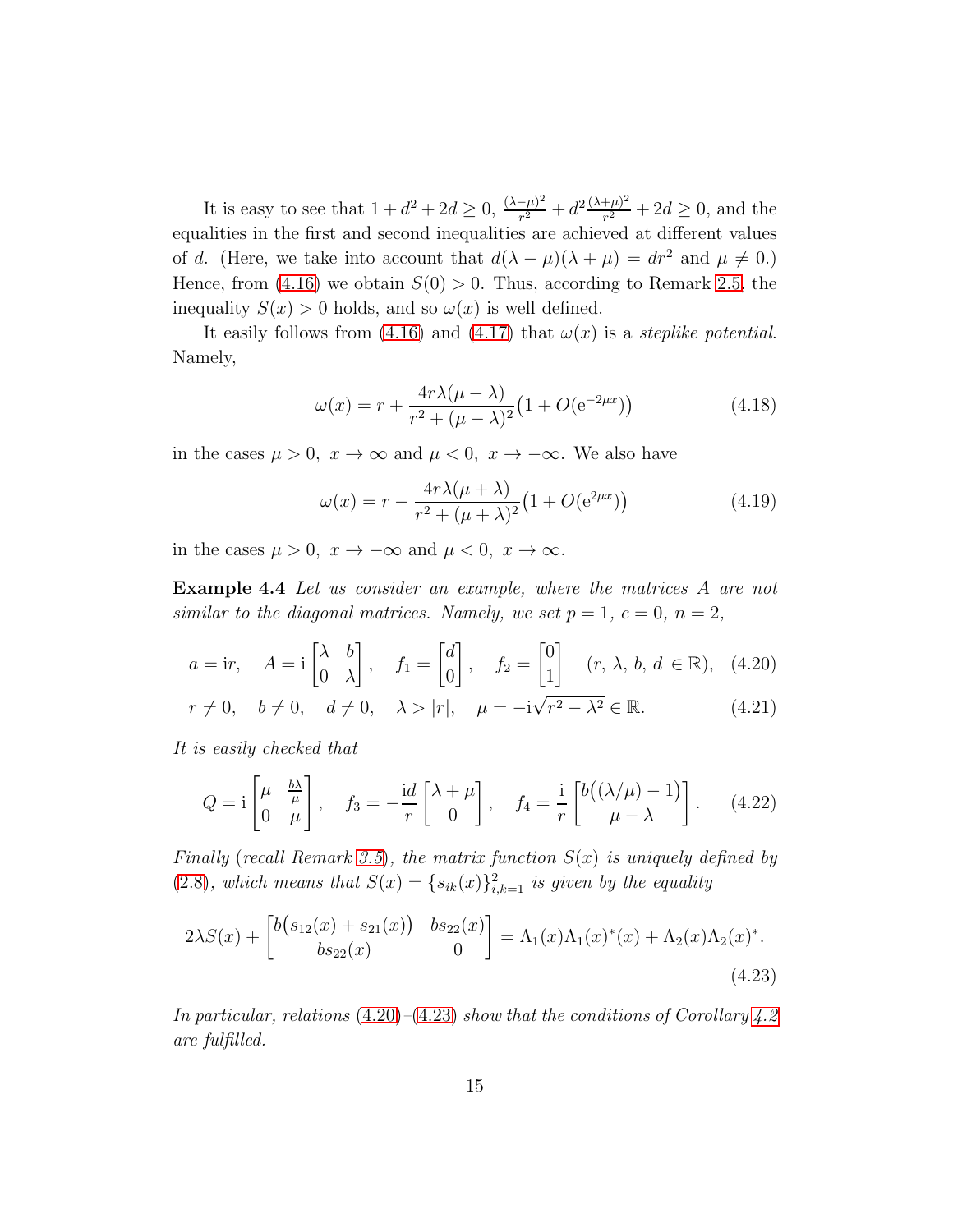4. Let us study Example [4.4](#page-14-2) in greater detail. From [\(4.22\)](#page-14-3) we obtain

<span id="page-15-2"></span><span id="page-15-1"></span><span id="page-15-0"></span>
$$
e^{\pm ixQ} = e^{\mp \mu x} \begin{bmatrix} 1 & \mp b\lambda x/\mu \\ 0 & 1 \end{bmatrix}.
$$

Hence, relations  $(3.7)$ ,  $(4.20)$  and  $(4.22)$  imply that

$$
\Lambda_1(x) = \begin{bmatrix} \frac{b\lambda}{\mu} x e^{\mu x} + d e^{-\mu x} \\ e^{\mu x} \end{bmatrix},
$$
\n(4.24)

$$
\Lambda_2(x) = \frac{i}{r} \left[ (\mu - \lambda) \frac{b}{\mu} (\lambda x - 1) e^{\mu x} - d(\lambda + \mu) e^{-\mu x} \right].
$$
\n(4.25)

Using equalities [\(4.23\)](#page-14-1) and [\(4.24\)](#page-15-0), [\(4.25\)](#page-15-1), after some standard calculations we obtain consecutively the following relations:

$$
s_{22}(x) = (1/2\lambda)(1 + ((\mu - \lambda)/r)^2)e^{2\mu x}, \qquad (4.26)
$$

$$
s_{12}(x) = s_{21}(x) = \frac{1}{2\lambda} \left( \frac{b\lambda}{\mu} \left( 1 + \frac{(\mu - \lambda)^2}{r^2} \right) x e^{2\mu x} -b \left( \frac{(\mu - \lambda)^2}{r^2} \left( \frac{1}{\mu} + \frac{1}{2\lambda} \right) + \frac{1}{2\lambda} \right) e^{2\mu x} + 2d \right),
$$
\n(4.27)

and

$$
s_{11}(x) = \frac{1}{2\lambda} \left( \left(\frac{b\lambda}{\mu}\right)^2 \left(1 + \frac{(\mu - \lambda)^2}{r^2}\right) x^2 e^{2\mu x} - \frac{b^2}{\mu} \left(\left(\frac{2\lambda}{\mu} + 1\right) \frac{(\mu - \lambda)^2}{r^2} + 1\right) \times x e^{2\mu x} + b^2 \left(\frac{(\mu - \lambda)^2}{r^2} \left(\frac{1}{\mu^2} + \frac{1}{\lambda\mu} + \frac{1}{2\lambda^2}\right) + \frac{1}{2\lambda^2}\right) e^{2\mu x} \qquad (4.28)
$$

$$
+ 4bd \frac{\lambda}{\mu} x - 2bd \left(\frac{1}{\mu} + \frac{1}{\lambda}\right) + d^2 \left(1 + \frac{(\mu + \lambda)^2}{r^2}\right) e^{-2\mu x} \right).
$$

Relations [\(4.26\)](#page-15-2)–[\(4.28\)](#page-15-3) provide explicit expressions for

<span id="page-15-4"></span><span id="page-15-3"></span>
$$
S(x)^{-1} = \frac{1}{\det S(x)} \begin{bmatrix} s_{22}(x) & -s_{12}(x) \\ -s_{21}(x) & s_{11}(x) \end{bmatrix},
$$
(4.29)

where we have

$$
\det\left(S(x)\right) = \frac{1}{4\lambda^2} \left( b^2 \left( \frac{1}{4\lambda^2} \left( \frac{(\mu - \lambda)^4}{r^4} + 1 \right) + \frac{(\mu - \lambda)^2}{r^2} \left( \frac{1}{\mu^2} + \frac{1}{2\lambda^2} \right) \right) e^{4\mu x} + \frac{2bd}{\mu} \left( \frac{(\mu - \lambda)^2}{r^2} - 1 \right) e^{2\mu x} + 4d^2 \frac{\mu^2}{r^2} \right). \tag{4.30}
$$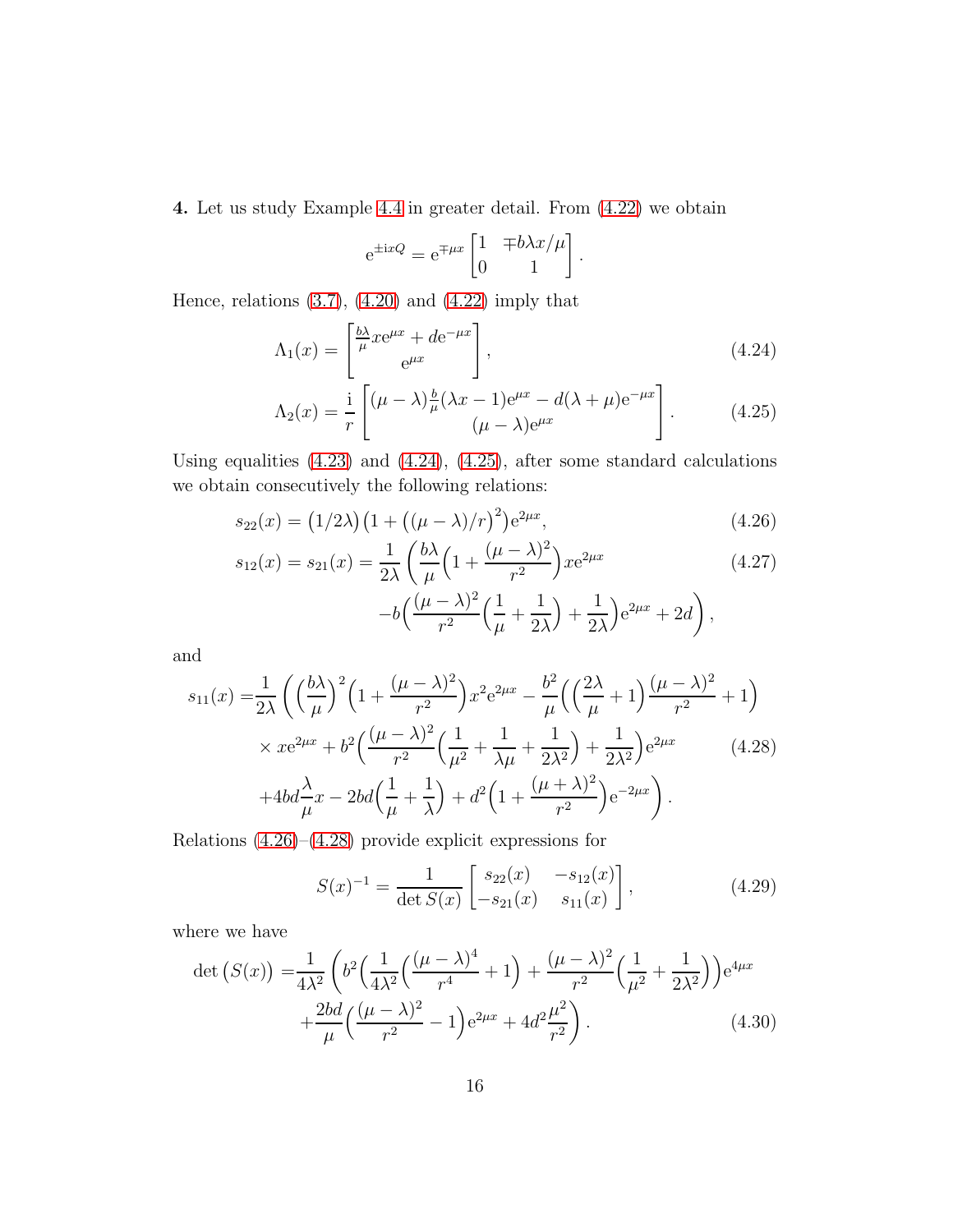Thus, formulas  $(4.24)$ – $(4.30)$  give us expressions for the functions on the right-hand sides of [\(4.6\)](#page-12-0) and [\(4.10\)](#page-13-1). That is, they give us expression for the potential  $\omega$  and solution  $\psi$  of the Dirac–Weyl system.

According to [\(4.26\)](#page-15-2), we have  $s_{22}(0) > 0$ . It is easy to find sufficient conditions for det  $S(0) > 0$ , which (together with  $s_{22}(0) > 0$ ) yields  $S(0) > 0$ . In that case  $S(x)$  is invertible (see Proposition [2.4\)](#page-5-2). Therefore, the potential  $\omega$  and solution  $\psi$  are well-defined on R.

The asymptotics of the potentials in Example [4.4](#page-14-2) is of interest. It easily follows from  $(4.10)$  and  $(4.24)$ – $(4.30)$  and differs greatly from the asymptotics of the pseudo-exponential potentials and steplike potentials. Recall that the value  $\mu$  in Example [4.4](#page-14-2) is given by [\(4.21\)](#page-14-4):

<span id="page-16-1"></span>
$$
\mu = -i\sqrt{r^2 - \lambda^2} \in \mathbb{R} \quad (\lambda > |r|). \tag{4.31}
$$

Proposition 4.5. Let the conditions of Example [4.4](#page-14-2) hold.

 $(i)$  Assume that the branch of square root in  $(4.31)$  is chosen so that  $\mu > 0$ . Then,

$$
\omega(x) = \frac{16r(\lambda - \mu)\lambda^5 (r^2 + (\lambda - \mu)^2)}{\mu^2 ((\lambda - \mu)^4 + r^4) + 2(\lambda - \mu)^2 r^2 (2\lambda^2 + \mu^2)} x^2 (1 + O(x^{-1})) \quad (4.32)
$$

for  $x \to \infty$ , and

<span id="page-16-2"></span>
$$
\omega(x) = r + O(e^{2\mu x}) \quad \text{for} \quad x \to -\infty. \tag{4.33}
$$

 $(ii)$  Assuming that the branch of square root in  $(4.31)$  is chosen so that  $\mu < 0$ , we have asymptotics [\(4.32\)](#page-16-2) for  $x \to -\infty$  and

$$
\omega(x) = r + O(e^{2\mu x}) \quad \text{for} \quad x \to \infty. \tag{4.34}
$$

### <span id="page-16-0"></span>5 Weyl-Titchmarsh functions

Weyl–Titchmarsh theory of Dirac-type systems is an important and actively developing domain (see, e.g., various general results and numerous references in  $[4, 5, 10, 23, 28, 30]$  $[4, 5, 10, 23, 28, 30]$  $[4, 5, 10, 23, 28, 30]$  $[4, 5, 10, 23, 28, 30]$  $[4, 5, 10, 23, 28, 30]$  $[4, 5, 10, 23, 28, 30]$ . We note also that references for the case of rational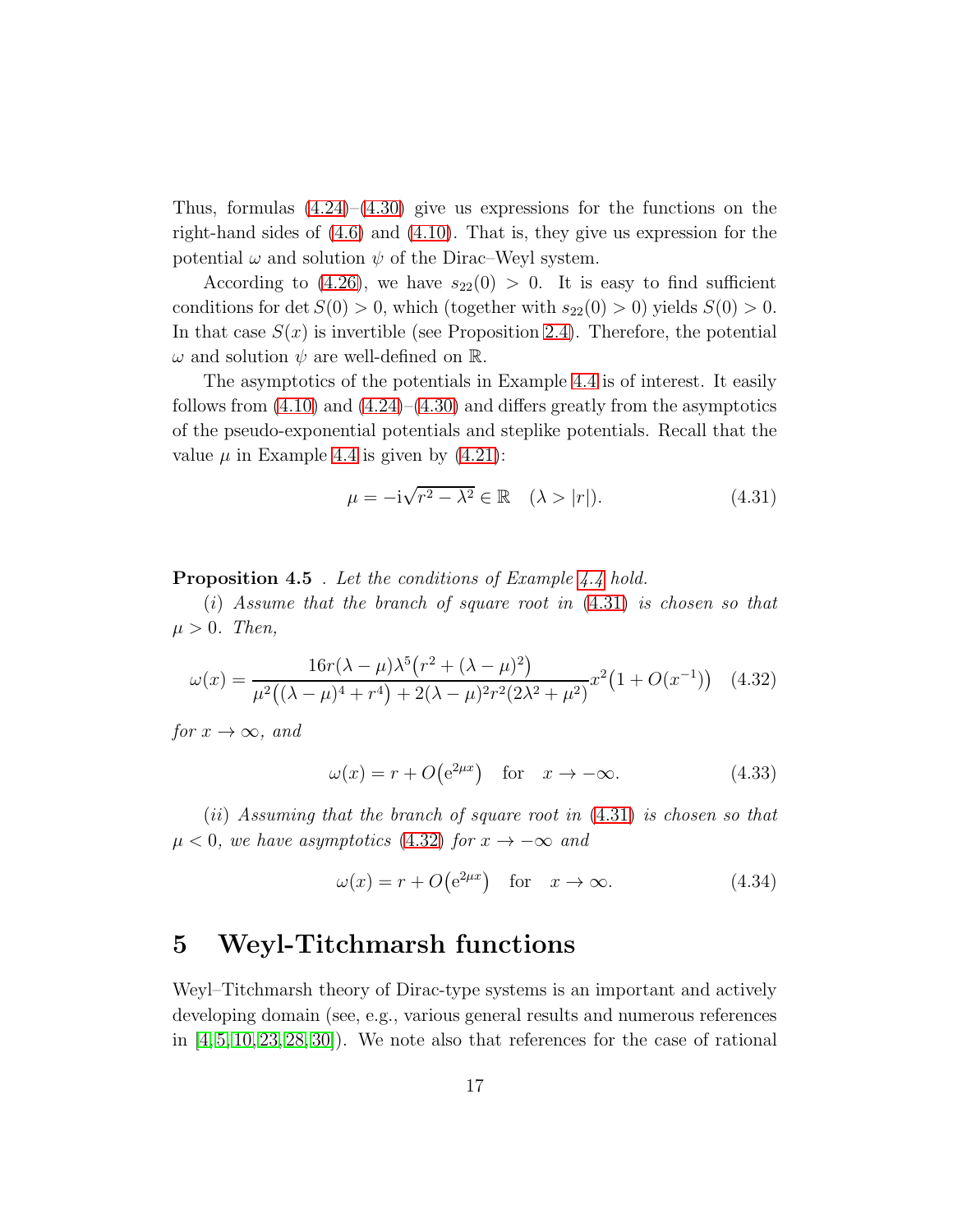Weyl–Titchmarsh (Weyl) functions were adduced in Introduction. Here, we consider explicit expressions for a wide new class of Weyl functions.

1. Let us consider Weyl functions of the self-adjoint Dirac systems [\(3.17\)](#page-9-3) on the semi-axis  $\mathcal{I} = [0, \infty)$ . We will use notations from [\(3.17\)](#page-9-3) and [\(3.21\)](#page-9-4) (in Theorem [3.4\)](#page-8-4) instead of  $(1.1)$  and  $(1.3)$ , respectively, because later we turn from general-type potentials  $\tilde{V}$  to the class of potentials  $\tilde{V}$  considered in Theorem [3.4.](#page-8-4)

The notation  $W(x, z)$  stands for the normalised, by condition

<span id="page-17-4"></span><span id="page-17-2"></span><span id="page-17-1"></span>
$$
W(0, z) = I_{2p},\tag{5.1}
$$

fundamental solution of the Dirac system [\(3.17\)](#page-9-3).

**Definition 5.1** A  $p \times p$  matrix function  $\varphi$  such that

$$
\int_0^\infty \left[ I_p \quad i\varphi(z)^* \right] \Theta W(x, z)^* W(x, z) \Theta^* \left[ \begin{array}{c} I_p \\ -i\varphi(z) \end{array} \right] dx < \infty,\tag{5.2}
$$

$$
z \in \mathbb{C}_+, \quad \Theta := \frac{1}{\sqrt{2}} \begin{bmatrix} I_p & -I_p \\ I_p & I_p \end{bmatrix}.
$$
 (5.3)

is called a Weyl function of the Dirac system  $(3.17)$  on  $[0, \infty)$ .

**Remark 5.2** There exists a unique Weyl function  $\varphi(z)$  of the system [\(3.17\)](#page-9-3) with locally summable potential  $\tilde{V}$ . Moreover, this Weyl function is holomorphic and  $\Im(\varphi(z)) > 0$  (see, e.g., [\[30,](#page-25-0) Subsection 2.1.1] and the proof of [\[30,](#page-25-0) Corollary 2.21].

When the matrix function of the coefficients of linear fractional transformation admits a so called realisation, there is a standard way (see, e.g., [\[13\]](#page-23-4)) to obtain a realisation of the linear fractional transformation itself. We will need a corresponding proposition, which could be of independent interest.

**Proposition 5.3** Let  $C_1, C_2 \in \mathbb{C}^{p \times n}$ ,  $\mathcal{B} \in \mathbb{C}^{n \times p}$ ,  $\mathcal{A} \in \mathbb{C}^{n \times n}$ , and  $\mathcal{D} \in \mathbb{C}^{p \times p}$ . Then,

<span id="page-17-3"></span><span id="page-17-0"></span>
$$
\begin{aligned} & (\mathcal{D} - \mathcal{C}_2(\mathcal{A} - zI_n)^{-1}\mathcal{B})(I_p - \mathcal{C}_1(\mathcal{A} - zI_n)^{-1}\mathcal{B})^{-1} \\ &= \mathcal{D} + (\mathcal{D}\mathcal{C}_1 - \mathcal{C}_2)(\mathcal{A}^{\times} - zI_n)^{-1}\mathcal{B}, \quad \mathcal{A}^{\times} := \mathcal{A} - \mathcal{B}\mathcal{C}_1. \end{aligned} \tag{5.4}
$$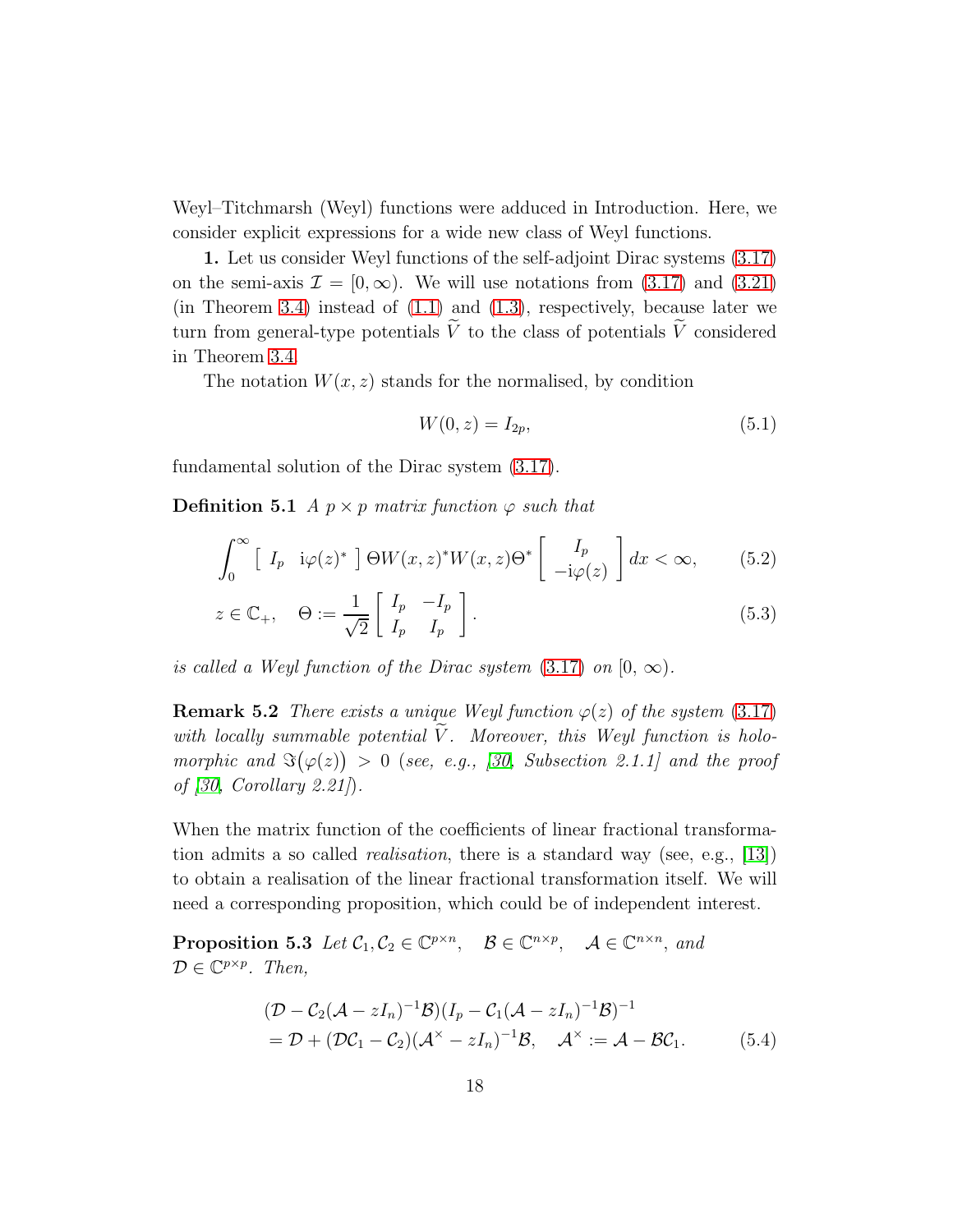P r o o f. It is well known that

<span id="page-18-0"></span>
$$
(I_p-\mathcal{C}_1(\mathcal{A}-zI_n)^{-1}\mathcal{B})^{-1}=I_p+\mathcal{C}_1(\mathcal{A}^{\times}-zI_n)^{-1}\mathcal{B}.
$$

Hence, we have

$$
\begin{split} & (\mathcal{D} - \mathcal{C}_2(\mathcal{A} - zI_n)^{-1}\mathcal{B})(I_p - \mathcal{C}_1(\mathcal{A} - zI_n)^{-1}\mathcal{B})^{-1} \\ &= \mathcal{D} + \mathcal{D}\mathcal{C}_1(\mathcal{A}^{\times} - zI_n)^{-1}\mathcal{B} - \mathcal{C}_2(\mathcal{A} - zI_n)^{-1}\mathcal{B} \\ &- \mathcal{C}_2(\mathcal{A} - zI_n)^{-1}((\mathcal{A} - zI_n) - (\mathcal{A}^{\times} - zI_n))(\mathcal{A}^{\times} - zI_n)^{-1}\mathcal{B}, \end{split} \tag{5.5}
$$

<span id="page-18-5"></span>where  $\mathcal{A}^{\times}$  is given in [\(5.4\)](#page-17-0). The first equality in (5.4) follows from [\(5.5\)](#page-18-0).

**Theorem 5.4** Let  $a \neq 0$ ,  $c \in \mathbb{R}$  and an  $n \times n$  matrix A be given. Assume that det  $(A - cI_n)^2 - |a|^2I_n \neq 0$ , choose Q satisfying [\(3.2\)](#page-6-6), and let  $S(x)$  and  $\Pi(x) = \begin{bmatrix} \Lambda_1(x) & \Lambda_2(x) \end{bmatrix}$  be given explicitly by the formulas [\(2.7\)](#page-3-4) (with  $\varkappa = 1$ ) and  $(3.5)$ ,  $(3.7)$ , respectively. Assume additionally that  $S(0) > 0$ .

Then, the Weyl function of the Dirac system [\(3.17\)](#page-9-3) on  $[0, \infty)$ , where V is given by [\(2.12\)](#page-4-7), has the form

$$
\varphi(z) = i\sqrt{2}(a - h(z))^{-1} \big(\mathcal{D} + (\mathcal{D}\mathcal{C}_1 - \mathcal{C}_2)(\mathcal{A}^{\times} - zI_n)^{-1}\mathcal{B}\big),\tag{5.6}
$$

$$
\mathcal{D} := \frac{a + h(z)}{\sqrt{2}} I_p, \quad h(z) := \zeta(z) - z + c,\tag{5.7}
$$

$$
C_1 := \mathrm{i} (a - h(z))^{-1} \big( \Lambda_1(0)^* + \Lambda_2(0)^* \big) S(0)^{-1}, \quad \mathcal{A}^\times := A - \mathcal{B} \mathcal{C}_1,\qquad(5.8)
$$

$$
\mathcal{B} := a\Lambda_1(0) + h(z)\Lambda_2(0), \quad \mathcal{C}_2 := \frac{i}{\sqrt{2}} \big(\Lambda_1(0)^* - \Lambda_2(0)^*\big) S(0)^{-1}.
$$
 (5.9)

(The branch of  $\zeta(z)$  in [\(5.7\)](#page-18-1) is chosen so that  $\zeta(z) \in \mathbb{C}_+$  for  $z \in \mathbb{C}_+$ .)

P r o o f. According to Theorem [3.4](#page-8-4) and normalisation  $(5.1)$ , we have

<span id="page-18-4"></span><span id="page-18-3"></span><span id="page-18-2"></span><span id="page-18-1"></span>
$$
W(x, z) = w_A(x, z)u(x, z)Z(z)^{-1}w_A(0, z)^{-1},
$$
\n(5.10)

where u and Z are given by  $(3.19)$  and  $(3.20)$ , respectively. We choose the branch of  $\zeta(z)$  in [\(3.19\)](#page-9-1) and [\(3.20\)](#page-9-2) so that  $\zeta(z) \in \mathbb{C}_+$  for  $z \in \mathbb{C}_+$ .

Consider the expression [\(2.9\)](#page-4-0) for  $w_A(x, z)$ . From [\(2.7\)](#page-3-4) (with  $\varkappa = 1$ ), it follows that

$$
(S(x)^{-1})' = -S(x)^{-1}\Pi(x)\Pi(x)^*S(x)^{-1}.
$$
\n(5.11)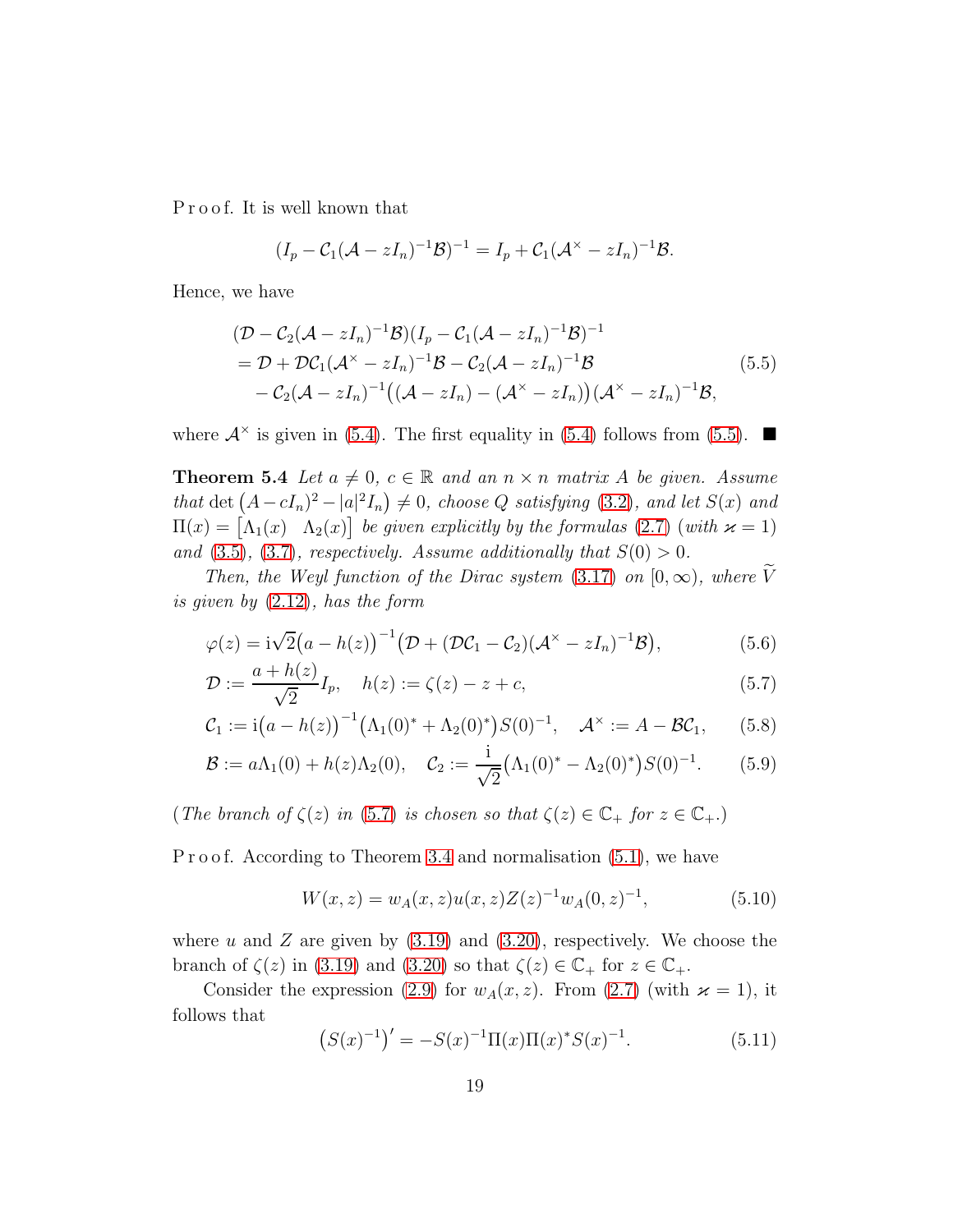Hence, we obtain

$$
\int_0^\infty S(x)^{-1} \Pi(x) \Pi(x)^* S(x)^{-1} dx \le S(0)^{-1},\tag{5.12}
$$

that is, the entries of  $\Pi^*S^{-1}$  belong to  $L_2(0,\infty)$ . In view of [\(3.7\)](#page-6-5), the entries of  $e^{i\zeta(z)x}\Pi(x)$  belong to  $L_2(0,\infty)$  (when  $\Im z > ||Q||$ ) as well. Here, we used the equality

<span id="page-19-3"></span><span id="page-19-0"></span>
$$
\zeta(z) - (z - c) = -|a|^2 (\zeta(z) + z - c)^{-1},\tag{5.13}
$$

which yields  $\Im(\zeta(z)) > \Im(z)$  for  $z \in \mathbb{C}_+$ . The above-said implies that

$$
e^{i\zeta(z)x}w_A(x,z) \in L_2^{2p \times 2p}(0,\infty)
$$
 ( $\Im(z) > ||Q||$ ). (5.14)

Since the matrix  $\Theta$  is unitary, relations [\(3.19\)](#page-9-1), [\(5.10\)](#page-18-2) and [\(5.14\)](#page-19-0) yield (in the case  $\Im(z) > ||Q||$ 

$$
W(x, z)
$$
 $\Theta^* Y(z) \in L_2^{2p \times p}(0, \infty)$  for  $Y(z) := \Theta w_A(0, z) Z(z) \begin{bmatrix} I_p \\ 0 \end{bmatrix}$ . (5.15)

Partition  $Y(z)$  into the  $p \times p$  blocks  $Y_1(z)$  and  $Y_2(z)$ :  $Y =$  $\lceil Y_1 \rceil$  $Y_2$ 1 , and compare  $(5.2)$  and  $(5.15)$  in order to see that in the points of invertibility of  $Y_1(z)$  (for z satisfying  $\Im(z) > ||Q||$  the Weyl function  $\varphi$  has the form

<span id="page-19-2"></span><span id="page-19-1"></span>
$$
\varphi(z) = iY_2(z)Y_1(z)^{-1}.\tag{5.16}
$$

In view of the equality  $(5.16)$ , of the definition of Y in  $(5.15)$  and of Propo-sition [5.3,](#page-17-3) taking into account the representations of  $\Theta$ ,  $w_A$  and Z in [\(5.3\)](#page-17-4), [\(2.9\)](#page-4-0) and [\(3.20\)](#page-9-2), we derive [\(5.6\)](#page-18-3)–[\(5.9\)](#page-18-4) for z satisfying  $\Im(z) > ||Q||$ . Since the Weyl functions are unique and holomorphic, we remove the condition  $\Im(z) > ||Q||$  and the requirement of the invertibility of  $Y_1$ .

Remark 5.5 In the case of the pseudo-exponential potentials, we obtain not only explicit expressions for the Weyl functions but explicit expressions for the so called A-amplitudes and for the inversion of the corresponding convolution operators as well (see, e.g.,  $[29]$ ). See also [\[10\]](#page-23-10) for the A-amplitudes and corresponding structured operators for Dirac-type systems. In the future, we plan to study the A-amplitudes for the case of Dirac-type systems considered in Theorem [5.4.](#page-18-5)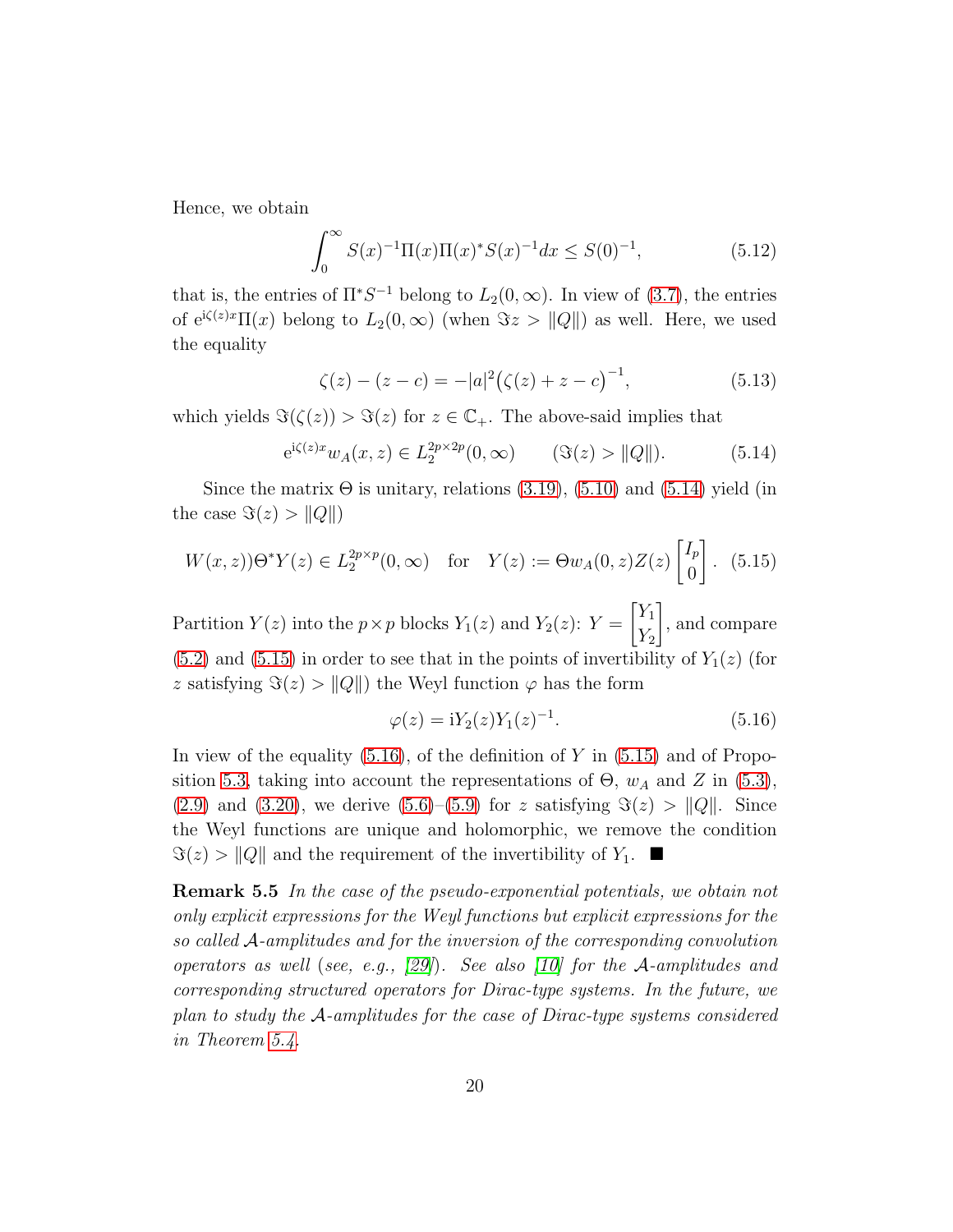2. In a similar to Theorem [5.4](#page-18-5) way, we construct explicitly Weyl functions of skew-self-adjoint Dirac systems. Recall the notation

$$
\mathbb{C}_M = \{z: \Im(z) > M > 0\}.
$$

Similar to the self-adjoint case, the fundamental solution of the skew-selfadjoint Dirac system  $(3.21)$  is denoted by  $W(x, z)$  and is normalised by  $(5.1)$ .

**Definition 5.6** [\[30,](#page-25-0) Section 3.1]. A  $p \times p$  matrix function  $\varphi$ , which is holomorphic in  $\mathbb{C}_M$  (for some  $M > 0$ ) and satisfies the inequality

$$
\int_0^\infty \left[I_p \varphi(z)^* \right] W(x, z)^* W(x, z) \left[\begin{matrix} I_p \\ \varphi(z) \end{matrix} \right] dx < \infty, \quad z \in \mathbb{C}_M,\qquad(5.17)
$$

is called a Weyl function of the skew-self-adjoint Dirac system [\(3.21\)](#page-9-4).

Sometimes, it is more convenient to use the notion of the generalised Weyl function (GW-function).

**Definition 5.7** [\[30,](#page-25-0) Section 3.3]. A GW-function of the system  $(3.21)$ , where V is locally bounded on  $[0, \infty)$ , is a  $p \times p$  matrix function  $\varphi$  such that for some  $M > 0$  it is analytic in  $\mathbb{C}_M$  and the inequalities

$$
\sup_{x \le \ell, z \in \mathbb{C}_M} \left\| e^{-izx} W(x, z) \begin{bmatrix} I_p \\ \varphi(z) \end{bmatrix} \right\| < \infty \tag{5.18}
$$

hold for each  $\ell < \infty$ .

In particular, according to [\[30,](#page-25-0) Proposition 3.28] there is no more than one GW-function for any system  $(3.21)$  with locally bounded potential V.

**Theorem 5.8** Let  $a \neq 0$ ,  $c \in \mathbb{R}$  and an  $n \times n$  matrix A be given. Assume that det  $(A - cI_n)^2 + |a|^2I_n \neq 0$ , choose Q satisfying [\(3.3\)](#page-6-7), and let  $S(x)$  and  $\Pi(x) = \begin{bmatrix} \Lambda_1(x) & \Lambda_2(x) \end{bmatrix}$  be given explicitly by the formulas [\(2.7\)](#page-3-4) (with  $\varkappa = 0$ ) and  $(3.6)$ ,  $(3.7)$ , respectively. Assume additionally that  $S(0) > 0$ .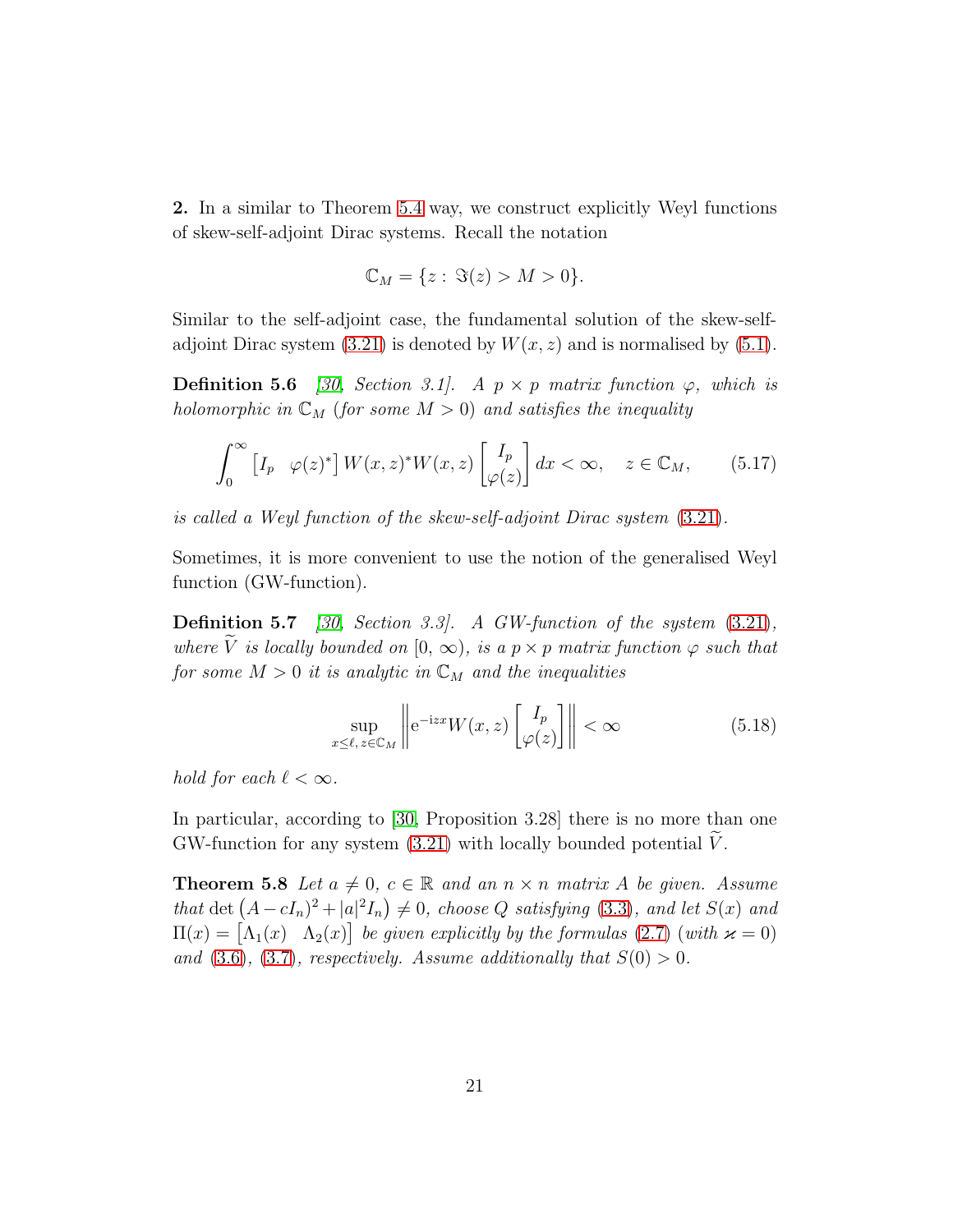Then, the Weyl (and GW-) function of the Dirac system [\(3.21\)](#page-9-4) on  $[0, \infty)$ , where  $\tilde{V}$  is given by [\(2.15\)](#page-4-8), has the form

<span id="page-21-0"></span>
$$
\varphi(z) = \frac{1}{ia} \big( \mathcal{D} + (\mathcal{D}\mathcal{C}_1 - \mathcal{C}_2)(\mathcal{A}^{\times} - zI_n)^{-1} \mathcal{B} \big), \tag{5.19}
$$

$$
\mathcal{D} := h(z)I_p, \quad h(z) := z - c - \zeta(z), \tag{5.20}
$$

$$
\mathcal{C}_1 := \frac{1}{a_p} \Lambda_1(0)^* S(0)^{-1}, \quad \mathcal{C}_2 := i \Lambda_2(0)^* S(0)^{-1}, \tag{5.21}
$$

$$
\mathcal{A}^{\times} := A - \mathcal{B}\mathcal{C}_1, \quad \mathcal{B} := ia\Lambda_1(0) + h(z)\Lambda_2(0). \tag{5.22}
$$

(The branch of  $\zeta(z)$  in [\(5.20\)](#page-21-0) is chosen so that  $\zeta(z) \in \mathbb{C}_+$  for  $z \in \mathbb{C}_+$ .)

P r o o f. According to Theorem [3.4](#page-8-4) and normalisation  $(5.1)$ , we have  $(5.10)$ , where u and Z are given by  $(3.22)$  and  $(3.23)$ , respectively. We choose the branch of  $\zeta(z)$  in [\(3.22\)](#page-9-5) and [\(3.23\)](#page-9-6) so that  $\zeta(z) \in \mathbb{C}_+$  for  $z \in \mathbb{C}_+$ .

Consider again the expression [\(2.9\)](#page-4-0) for  $w_A(x, z)$ , where  $\varkappa = 0$  in the present case. Substitute the first equality in [\(2.18\)](#page-5-0) into [\(2.9\)](#page-4-0):

<span id="page-21-1"></span>
$$
w_A(x, z) = I_{2p} - i\Pi(x)^* e^{ixA^*} R(x)^{-1} (A - zI_n)^{-1} e^{-ixA} \Pi(x).
$$
 (5.23)

In view of Remark [2.5,](#page-5-3) we have  $S(x) > 0$ . Hence, we derive from [\(2.18\)](#page-5-0) that  $R(x)^{-1} > 0$  as well. The inequality [\(2.19\)](#page-5-1) implies that  $R(x)^{-1}$  is decreasing.

Instead of the equality [\(5.13\)](#page-19-3), we have

$$
\zeta(z) - (z - c) = |a|^2 (\zeta(z) + z - c)^{-1},\tag{5.24}
$$

and so  $\Im(\zeta(z)) > \Im(z) - \varepsilon$  for all  $|z|$  such that  $\Im(z) > 1/\varepsilon$  ( $\varepsilon > 0$ ).

Since  $\Im(\zeta(z)) > \Im(z) - \varepsilon$  and  $w_A$  admits representation [\(5.23\)](#page-21-1), where  $R(x)^{-1}$  is decreasing and  $R(x)^{-1} > 0$ , relations [\(3.22\)](#page-9-5) and [\(5.10\)](#page-18-2) yield that for some  $\gamma > 0$ ,  $M > 0$  and  $\widetilde{M} > 0$  we have

$$
||W(x,z))Y(z)|| \le \widetilde{M}e^{-\gamma x} \quad (z \in \mathbb{C}_M), \text{ where } Y(z) := w_A(0,z)Z(z) \begin{bmatrix} I_p \\ 0 \end{bmatrix}.
$$
\n
$$
(5.25)
$$

Moreover, for sufficiently large  $M > 0$  the matrix function  $Y_1(z)$  is invertible and for some  $\widehat{M} > 0$  we have

<span id="page-21-3"></span><span id="page-21-2"></span>
$$
||Y(z)^{-1}|| < \widehat{M} \quad (z \in \mathbb{C}_M). \tag{5.26}
$$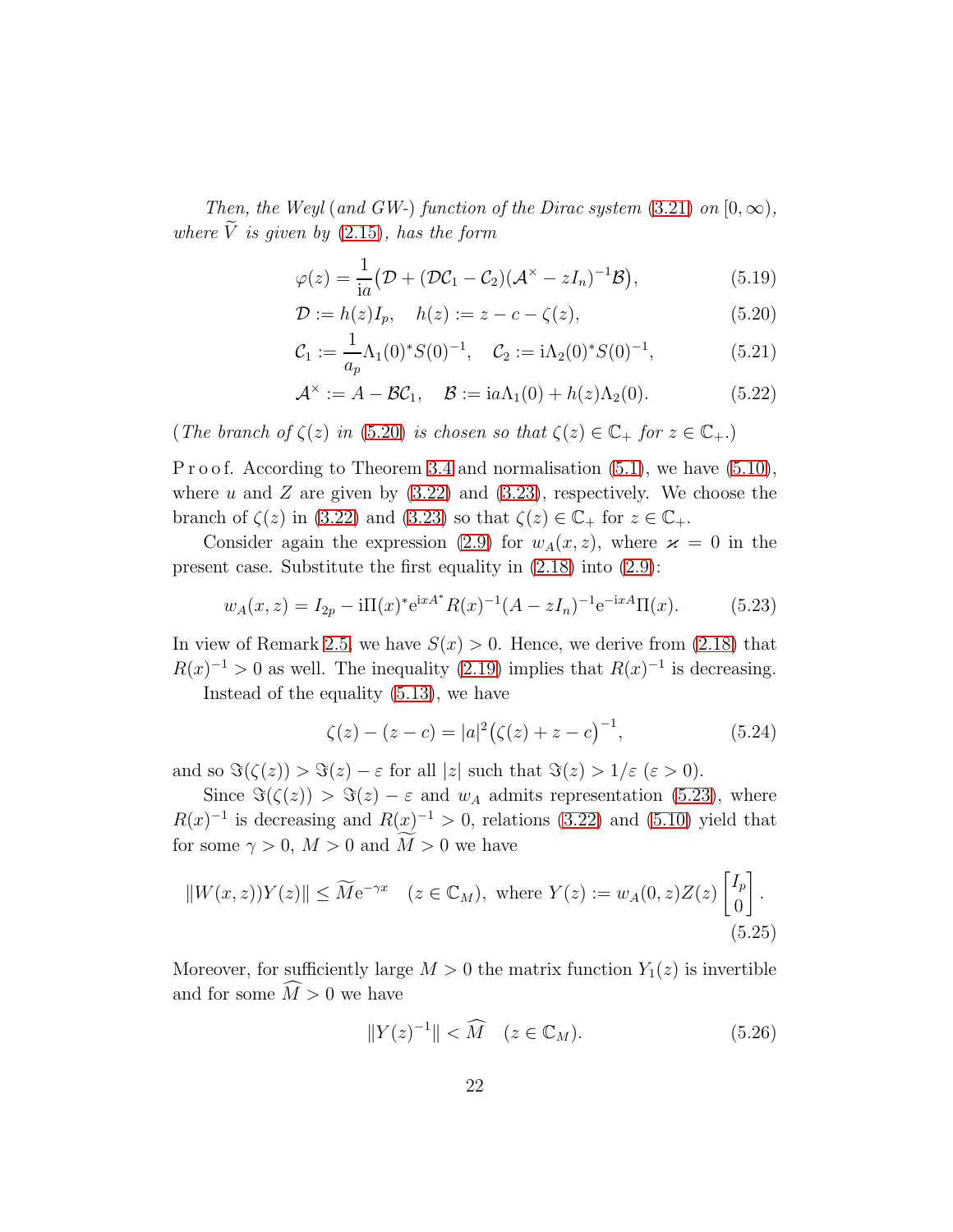Here,  $Y_1(z)$  and  $Y_2(z)$  are the  $p \times p$  blocks of  $Y(z)$ . Relations [\(5.25\)](#page-21-2) and  $(5.26)$  show that the GW-function and Weyl function  $\varphi$  of the system  $(3.21)$ is given by the formula:

<span id="page-22-7"></span>
$$
\varphi(z) = Y_2(z) Y_1(z)^{-1}.
$$
\n(5.27)

The statement of the theorem follows from  $(5.27)$  and Proposition [5.3.](#page-17-3)

Acknowledgments This research was supported by the Austrian Science Fund (FWF) under Grant No. P29177.

### <span id="page-22-0"></span>References

- [1] D. Alpay and I. Gohberg, Inverse spectral problem for differential operators with rational scattering matrix functions, J. Differential Equations,  $118$  (1995), 1-19.
- <span id="page-22-1"></span>[2] A. Boutet de Monvel, V.P. Kotlyarov and D.G. Shepelsky, Focusing NLS equation: long-time dynamics of step-like initial data, Int. Math. Res. Not., **7** (2011), 1613–1653.
- <span id="page-22-5"></span><span id="page-22-2"></span>[3] J.L. Cieslinski, Algebraic construction of the Darboux matrix revisited, J. Phys. A, 42 (2009), Paper 404003.
- [4] S. Clark and F. Gesztesy, Weyl–Titchmarsh M-function asymptotics, local uniqueness results, trace formulas, and Borg-type theorems for Dirac operators, Trans. Amer. Math. Soc., 354 (2002), 3475–3534.
- <span id="page-22-6"></span><span id="page-22-4"></span>[5] S. Clark and F. Gesztesy, On self-adjoint and J-self-adjoint Diractype operators: a case study, Contemp. Math., 412 (2006), 103–140.
- [6] D. Commenges and M. Monsion, Fast inversion of triangular Toeplitz matrices, IEEE Trans. Automat. Control, 29 (1984), 250– 251.
- <span id="page-22-3"></span>[7] P.A. Deift, Applications of a commutation formula, Duke Math. J., 45 (1978), 267–310.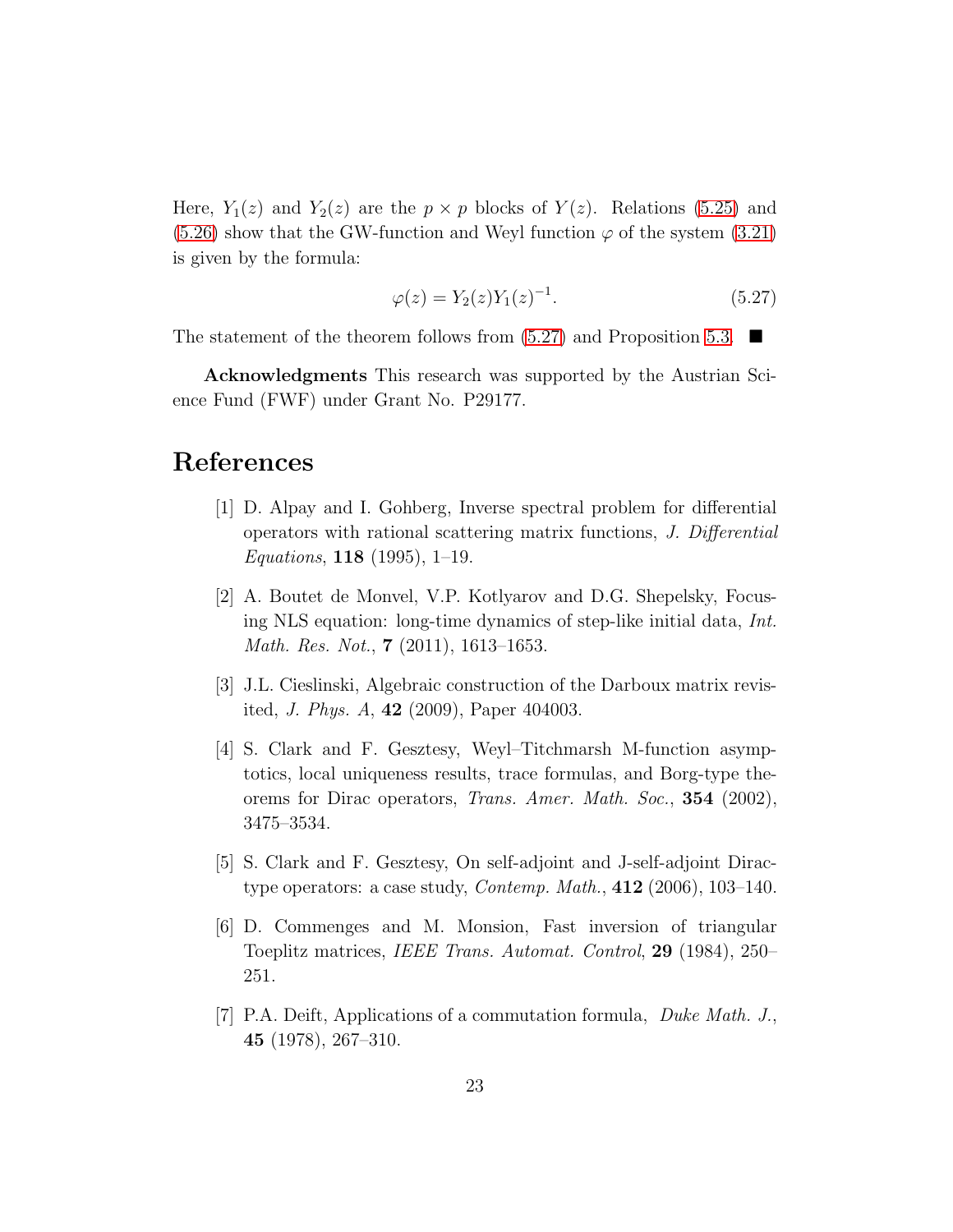- <span id="page-23-2"></span>[8] B. Fritzsche, B. Kirstein, I.Ya. Roitberg and A.L. Sakhnovich, Stability of the procedure of explicit recovery of skew-selfadjoint Dirac systems from rational Weyl matrix functions, Linear Algebra Appl., 533 (2017), 428–450.
- <span id="page-23-8"></span>[9] F. Gesztesy, A complete spectral characterization of the double commutation method. J. Funct. Anal., 117 (1993), 401–446.
- <span id="page-23-10"></span><span id="page-23-9"></span>[10] F. Gesztesy and A.L. Sakhnovich, The inverse approach to Diractype systems based on the A-function concept, arXiv:1903.00779.
- <span id="page-23-3"></span>[11] F. Gesztesy and G. Teschl, On the double commutation method. Proc. Amer. Math. Soc., 124 (1996), 1831–1840.
- [12] I. Gohberg, M.A. Kaashoek and A.L. Sakhnovich, Pseudocanonical systems with rational Weyl functions: explicit formulas and applications, J. Differential Equations,  $146$  (1998), 375–398.
- <span id="page-23-4"></span>[13] I. Gohberg, M.A. Kaashoek and A.L. Sakhnovich, Scattering problems for a canonical system with a pseudo-exponential potential, Asymptot. Anal. 29 (2002), 1–38.
- <span id="page-23-7"></span>[14] C.H. Gu, H. Hu and Z. Zhou. Darboux transformations in integrable systems. Theory and their applications to geometry, Mathematical Physics Studies, 26, Springer, Dordrecht, 2005.
- <span id="page-23-0"></span>[15] R.R. Hartmann and M.E. Portnoi, Quasi-exact solution to the Dirac equation for the hyperbolic-secant potential, *Phys. Rev. A*, 89 (2014), Paper 012101.
- <span id="page-23-5"></span><span id="page-23-1"></span>[16] C-L. Ho and P. Roy, mKdV equation approach to zero energy states of graphene, Europhysics Letters, 112 (2015), Paper 47004.
- [17] D.Sh. Lundina and V.A. Marchenko, Compactness of the set of multisoliton solutions of the nonlinear Schrödinger equation, Russian Acad. Sci. Sb. Math., 75 (1993), 429–443.
- <span id="page-23-6"></span>[18] D.Sh. Lundina and V.A. Marchenko, Limits of the reflectionless Dirac operator, Adv. Soviet Math., 19 (1994), 1–25.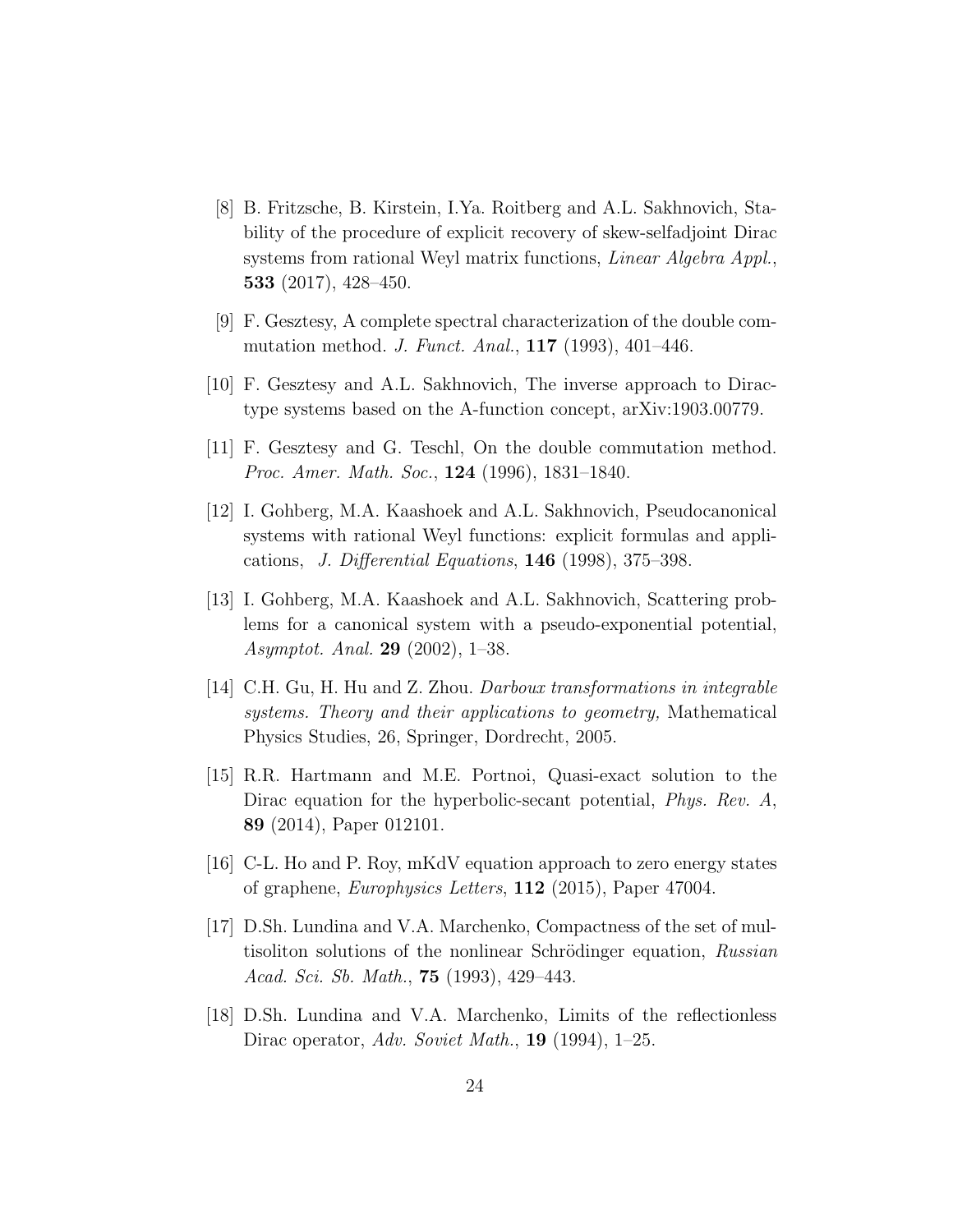- <span id="page-24-4"></span>[19] V.A. Marchenko, Nonlinear equations and operator algebras, Mathematics and Its Applications (Soviet Series), 17, D. Reidel, Dordrecht, 1988.
- <span id="page-24-5"></span><span id="page-24-0"></span>[20] V.B. Matveev and M.A. Salle, Darboux transformations and solitons, Springer, Berlin, 1991.
- [21] B. Midya and D.J. Fernandez, Dirac electron in graphene under supersymmetry generated magnetic fields, J. Phys. A, 47 (2014), Paper 285302.
- <span id="page-24-9"></span><span id="page-24-6"></span>[22] R. Miura (ed.), *Bäcklund Transformations*, Lecture Notes in Math., 515, Springer, Berlin, 1976.
- [23] A.L. Sakhnovich, Nonlinear Schrödinger equation on a semi-axis and an inverse problem associated with it, Ukr. Math. J.,  $42$  (1990), 316–323.
- <span id="page-24-1"></span>[24] A.L. Sakhnovich, Dressing procedure for solutions of nonlinear equations and the method of operator identities, Inverse problems, 10  $(1994), 699 - 710.$
- <span id="page-24-7"></span>[25] A.L. Sakhnovich, Generalized Bäcklund–Darboux transformation: spectral properties and nonlinear equations, J. Math. Anal. Appl., 262 (2001), 274–306.
- <span id="page-24-3"></span>[26] A.L. Sakhnovich, Second harmonic generation: Goursat problem on the semi-strip, Weyl functions and explicit solutions, Inverse Problems, 21 (2005), 703–716.
- <span id="page-24-8"></span><span id="page-24-2"></span>[27] A.L. Sakhnovich, Dynamics of electrons and explicit solutions of Dirac-Weyl systems, J. Phys. A, 50 (2017), Paper 115201.
- [28] A.L. Sakhnovich, Scattering for general-type Dirac systems on the semi-axis: reflection coefficients and Weyl functions, *J. Differential* Equations, 265 (2018), 4820–4834.